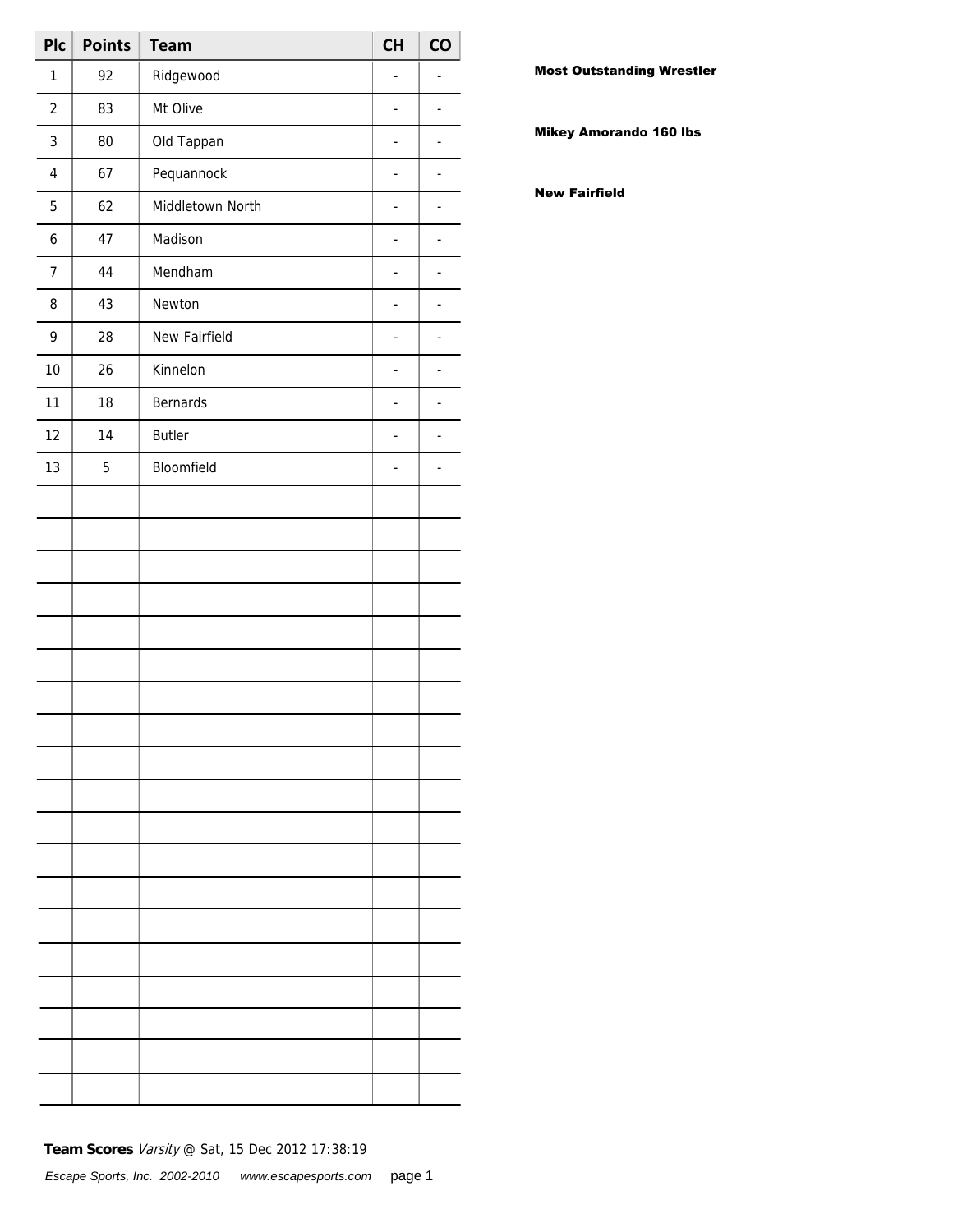



**4th Place**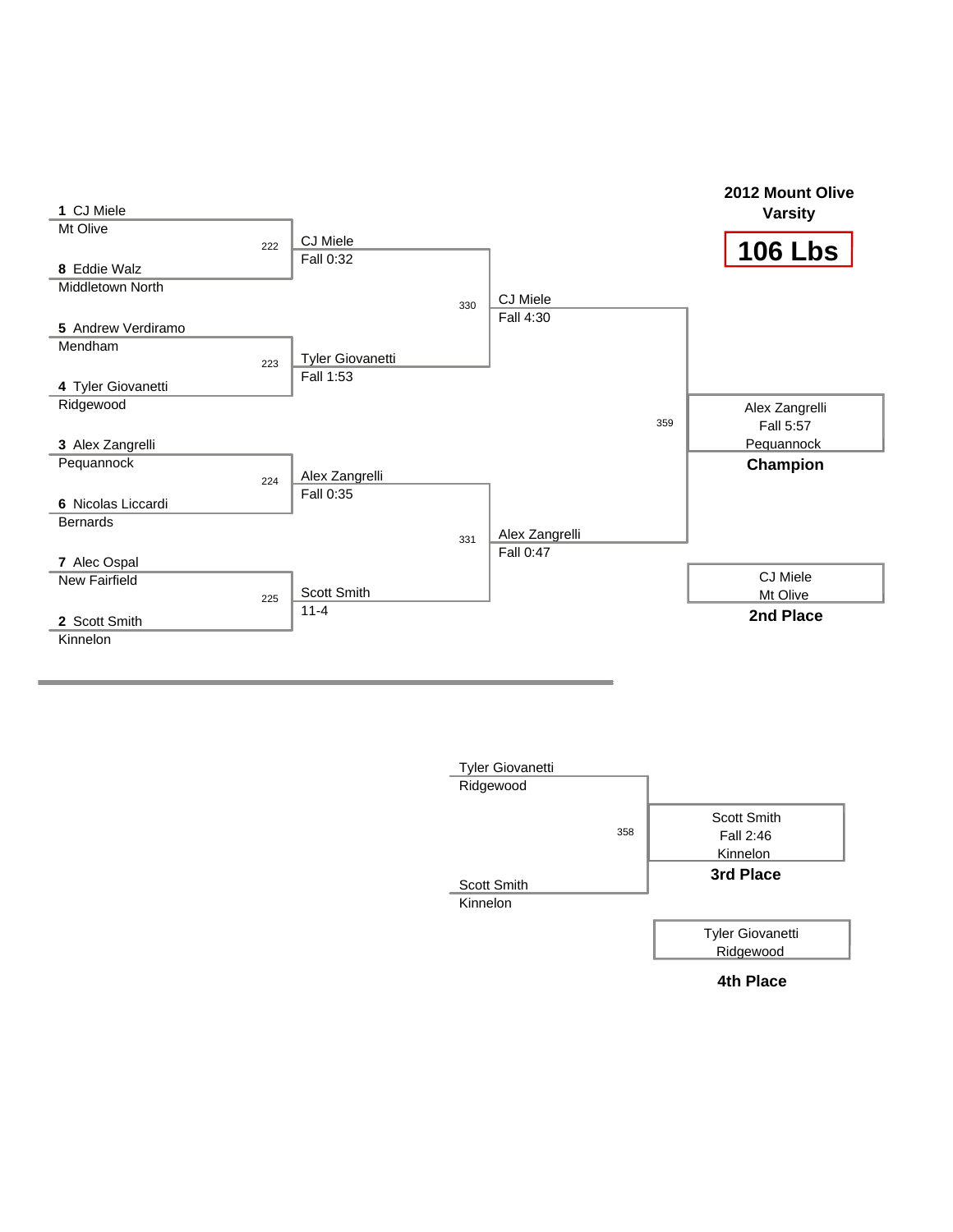

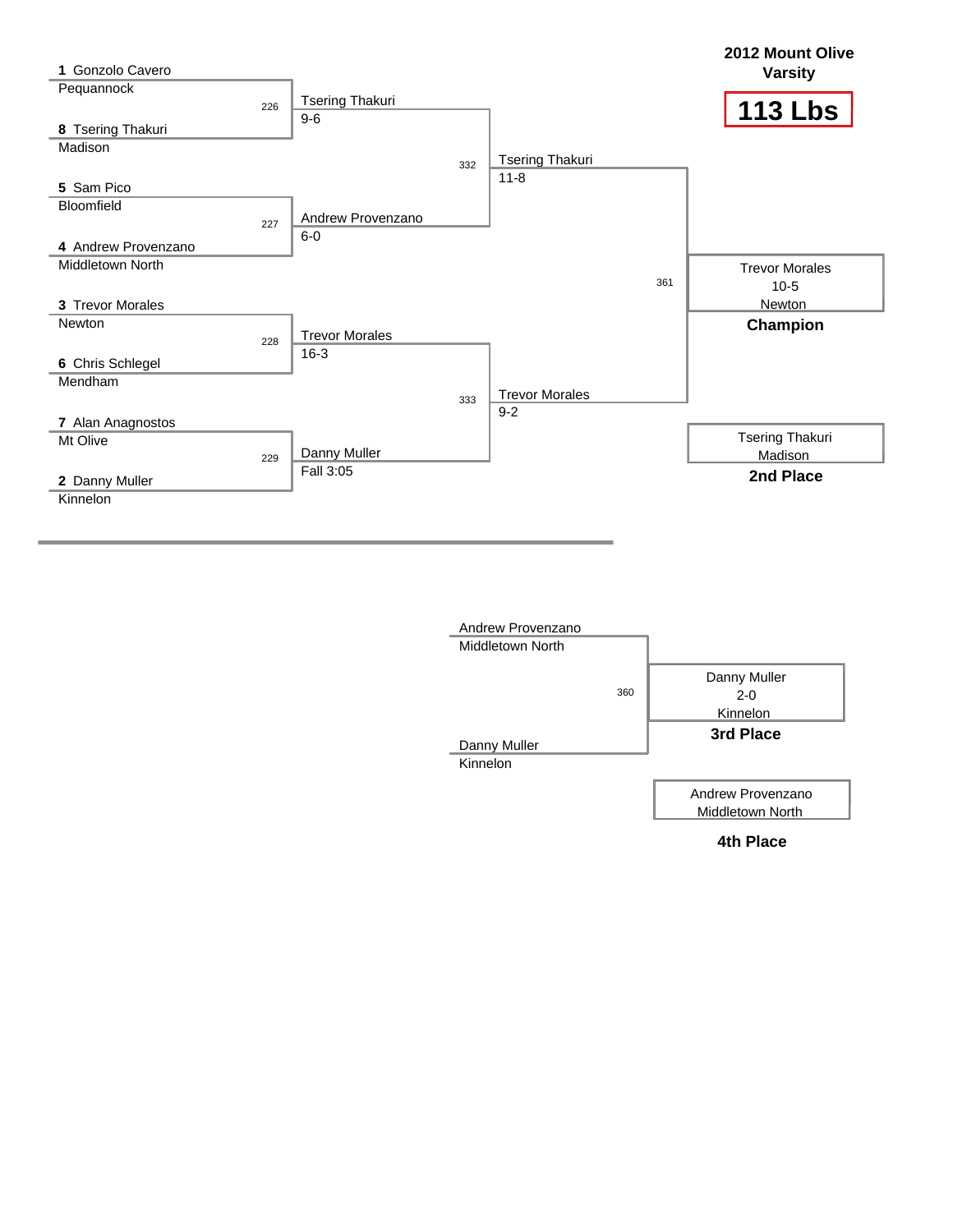

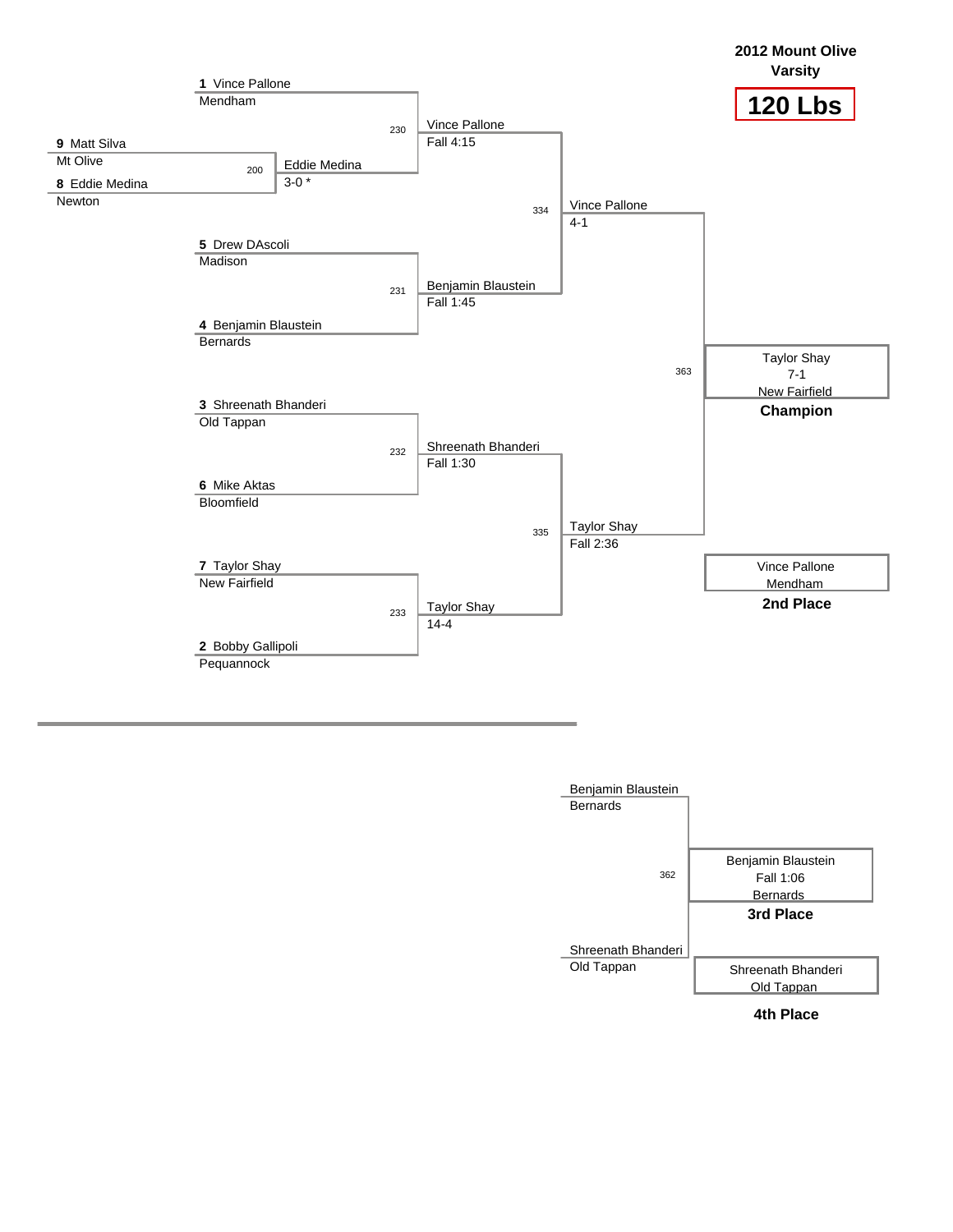

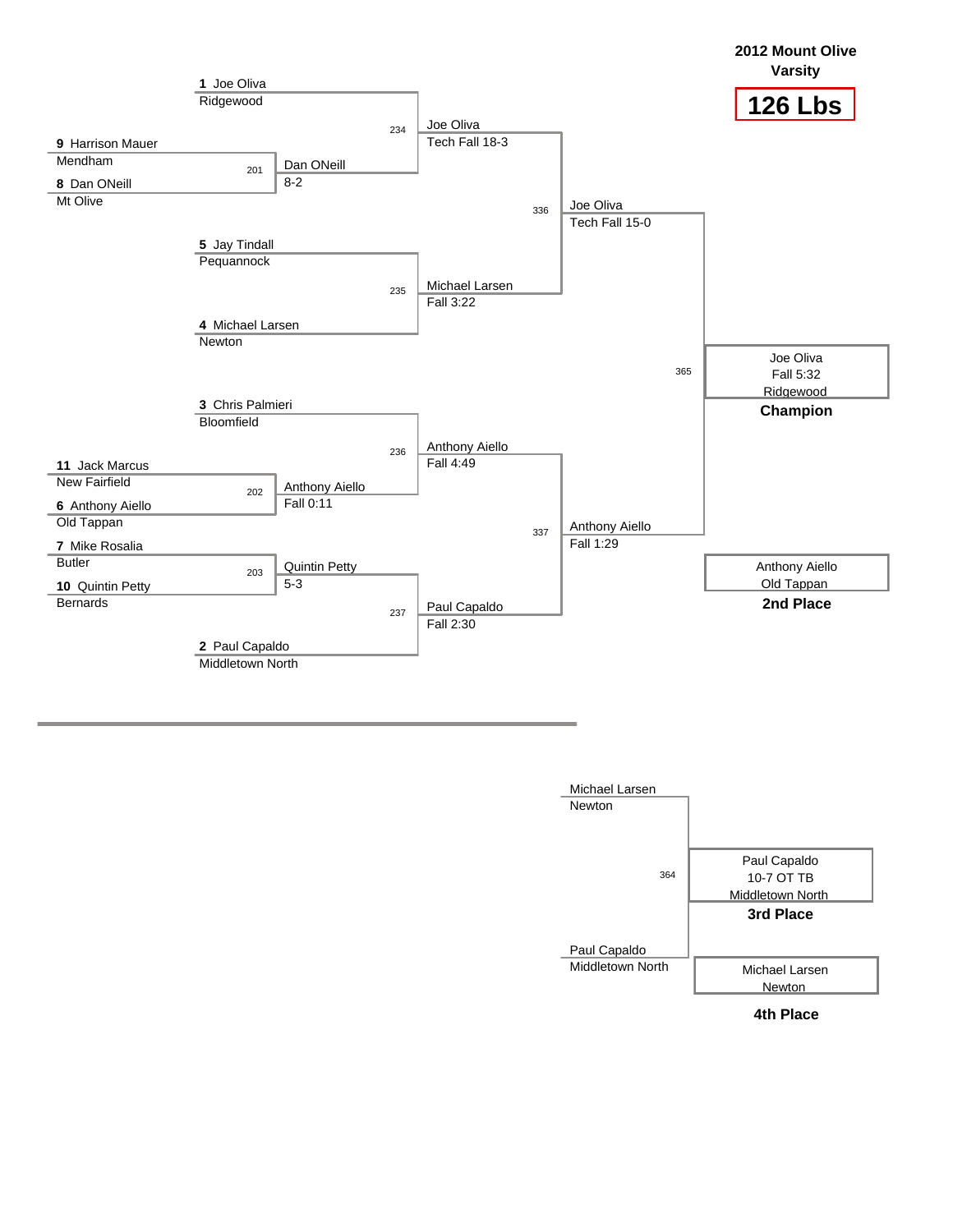| 1 Nick Saglimbeni       |     |                  |     |                 |     | 2012 Mount Olive<br><b>Varsity</b> |
|-------------------------|-----|------------------|-----|-----------------|-----|------------------------------------|
| Ridgewood               |     |                  |     |                 |     |                                    |
|                         | 238 | Nick Saglimbeni  |     |                 |     | <b>132 Lbs</b>                     |
| 8 Matt Oden             |     | Fall 1:20        |     |                 |     |                                    |
| <b>Middletown North</b> |     |                  |     |                 |     |                                    |
|                         |     |                  | 338 | Nick Saglimbeni |     |                                    |
| 5 Jason VanDerGroef     |     |                  |     | $5 - 4$         |     |                                    |
| Newton                  |     |                  |     |                 |     |                                    |
|                         | 239 | Harrison Gardner |     |                 |     |                                    |
| 4 Harrison Gardner      |     | Fall 1:19        |     |                 |     |                                    |
| Pequannock              |     |                  |     |                 |     | Nick Saglimbeni                    |
|                         |     |                  |     |                 | 367 | $1 - 0$                            |
| 3 John Costa            |     |                  |     |                 |     | Ridgewood                          |
| Madison                 |     |                  |     |                 |     | Champion                           |
|                         | 240 | John Costa       |     |                 |     |                                    |
| 6 Stephan Cole          |     | Fall 1:28        |     |                 |     |                                    |
| Mendham                 |     |                  |     |                 |     |                                    |
|                         |     |                  | 339 | John Costa      |     |                                    |
| 7 Danny Amorando        |     |                  |     | $5 - 4$         |     |                                    |
| <b>New Fairfield</b>    |     |                  |     |                 |     | John Costa                         |
|                         | 241 | Ronnie Spera     |     |                 |     | Madison                            |
| 2 Ronnie Spera          |     | Fall 3:00        |     |                 |     | 2nd Place                          |
| Mt Olive                |     |                  |     |                 |     |                                    |
|                         |     |                  |     |                 |     |                                    |

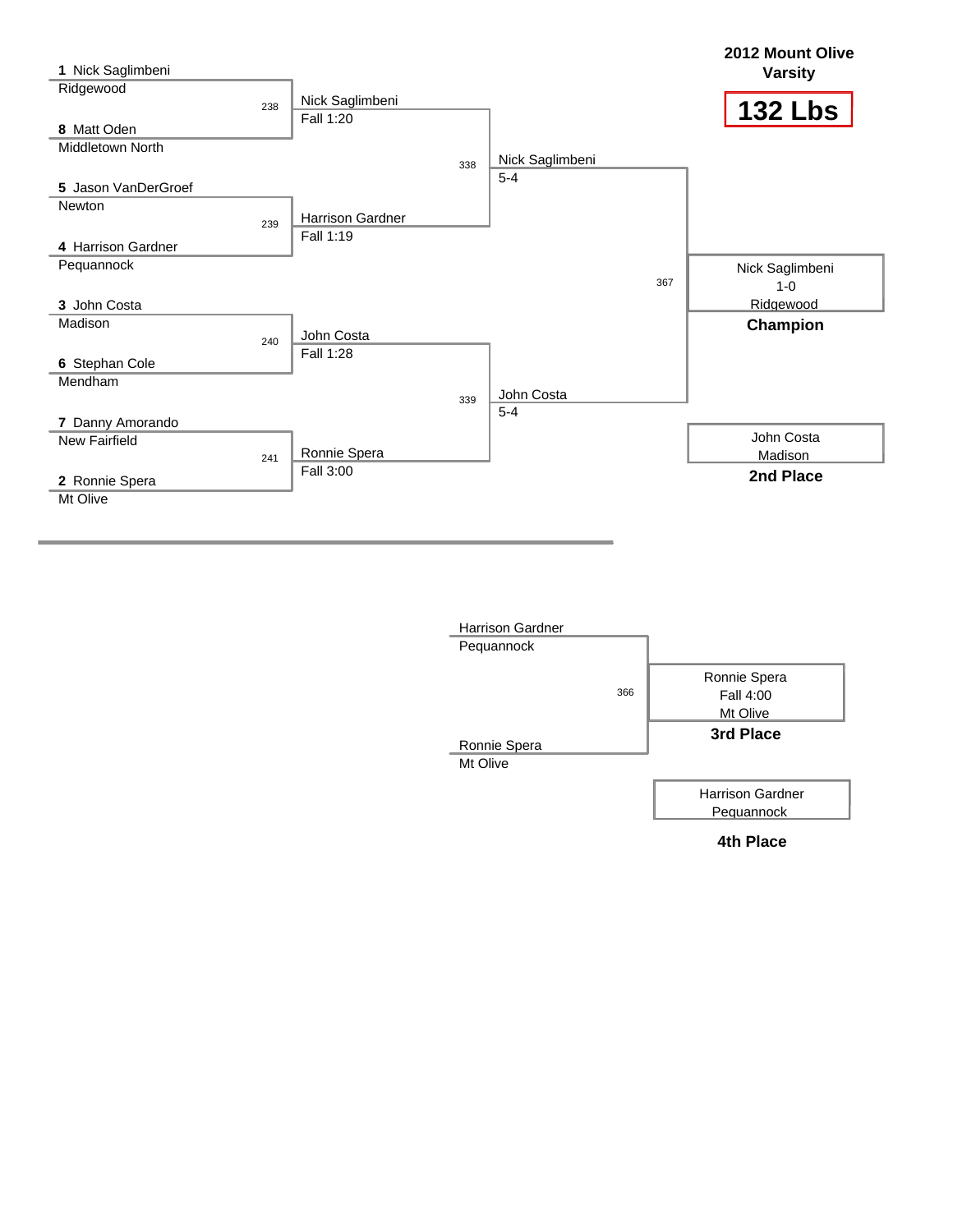

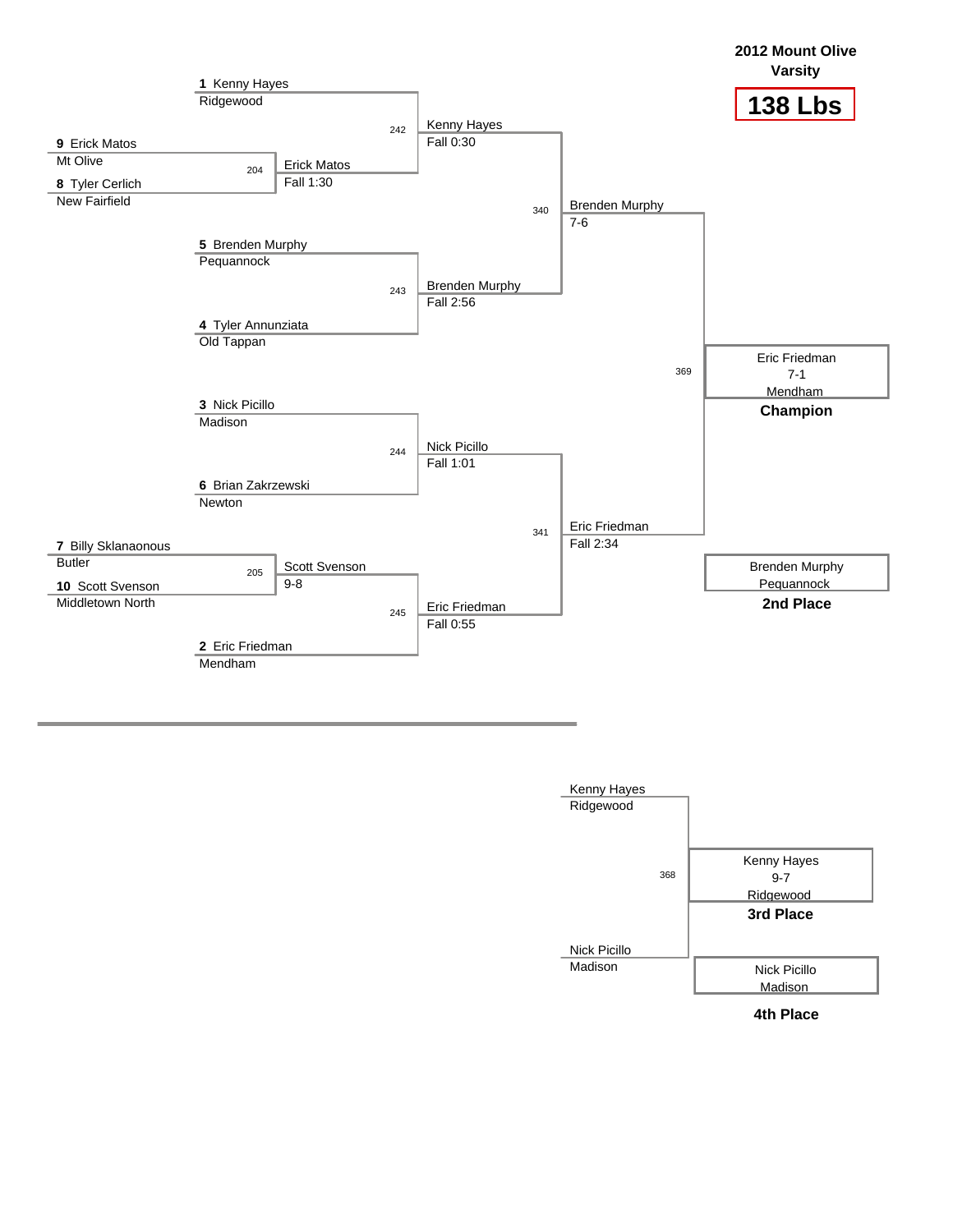

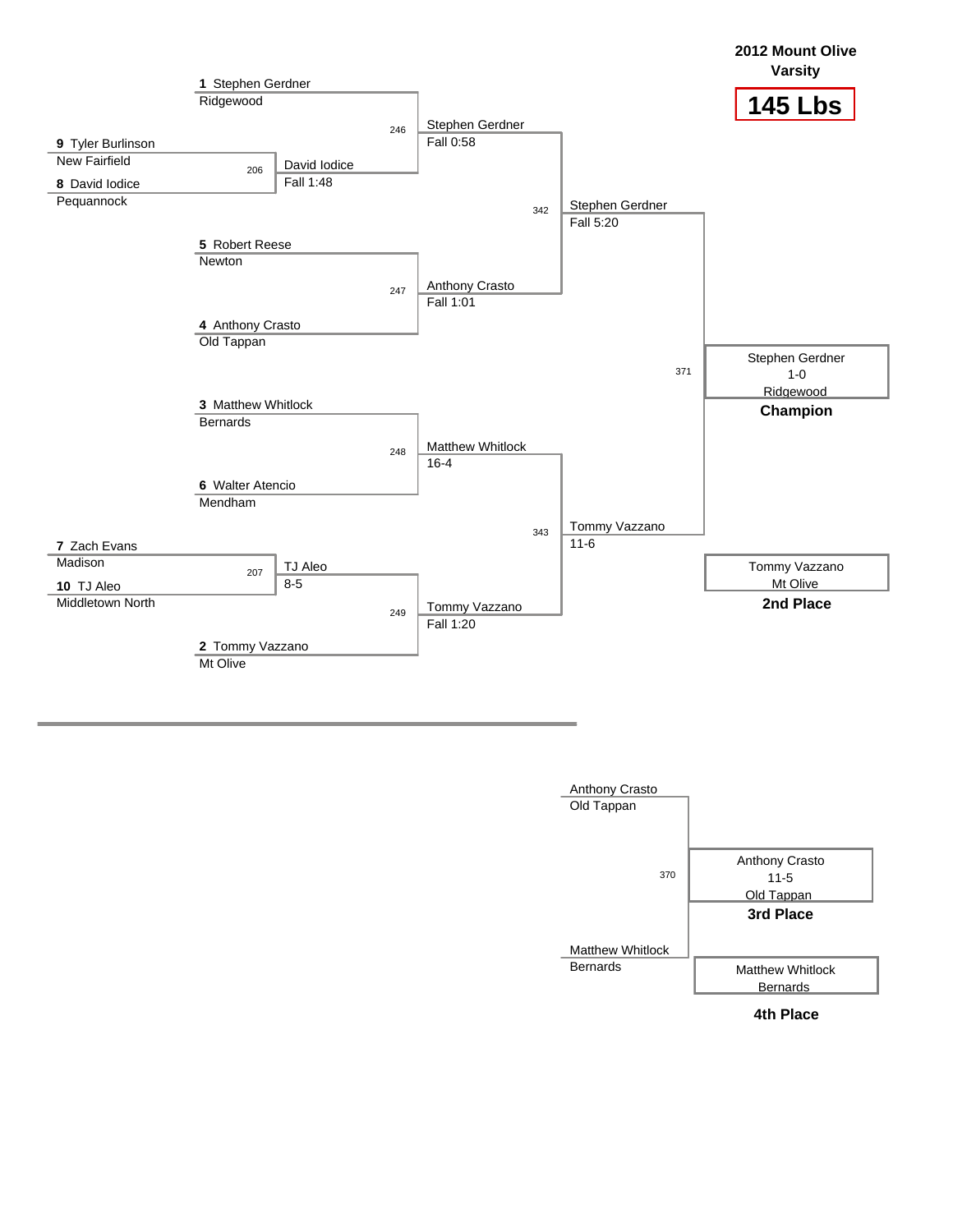

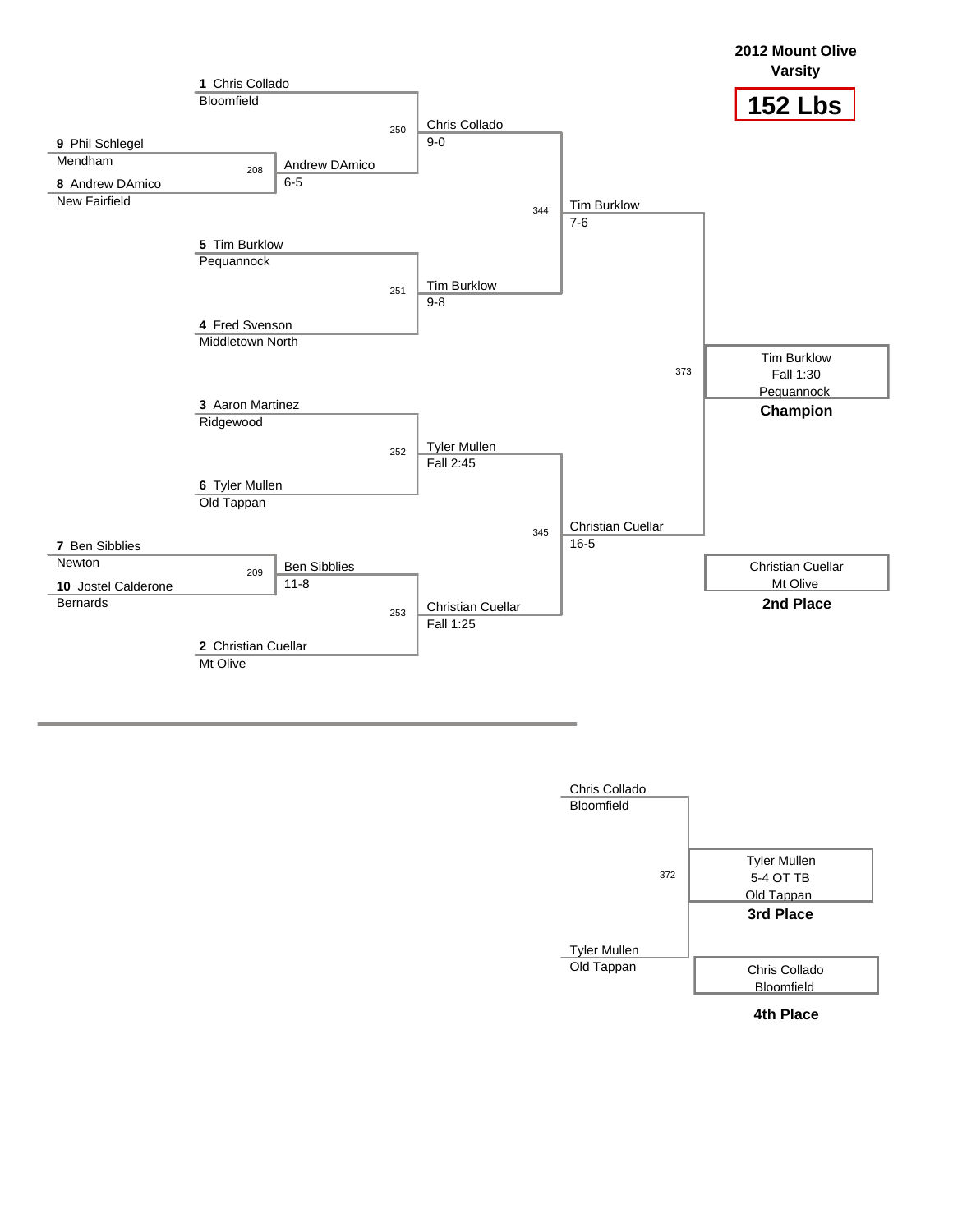

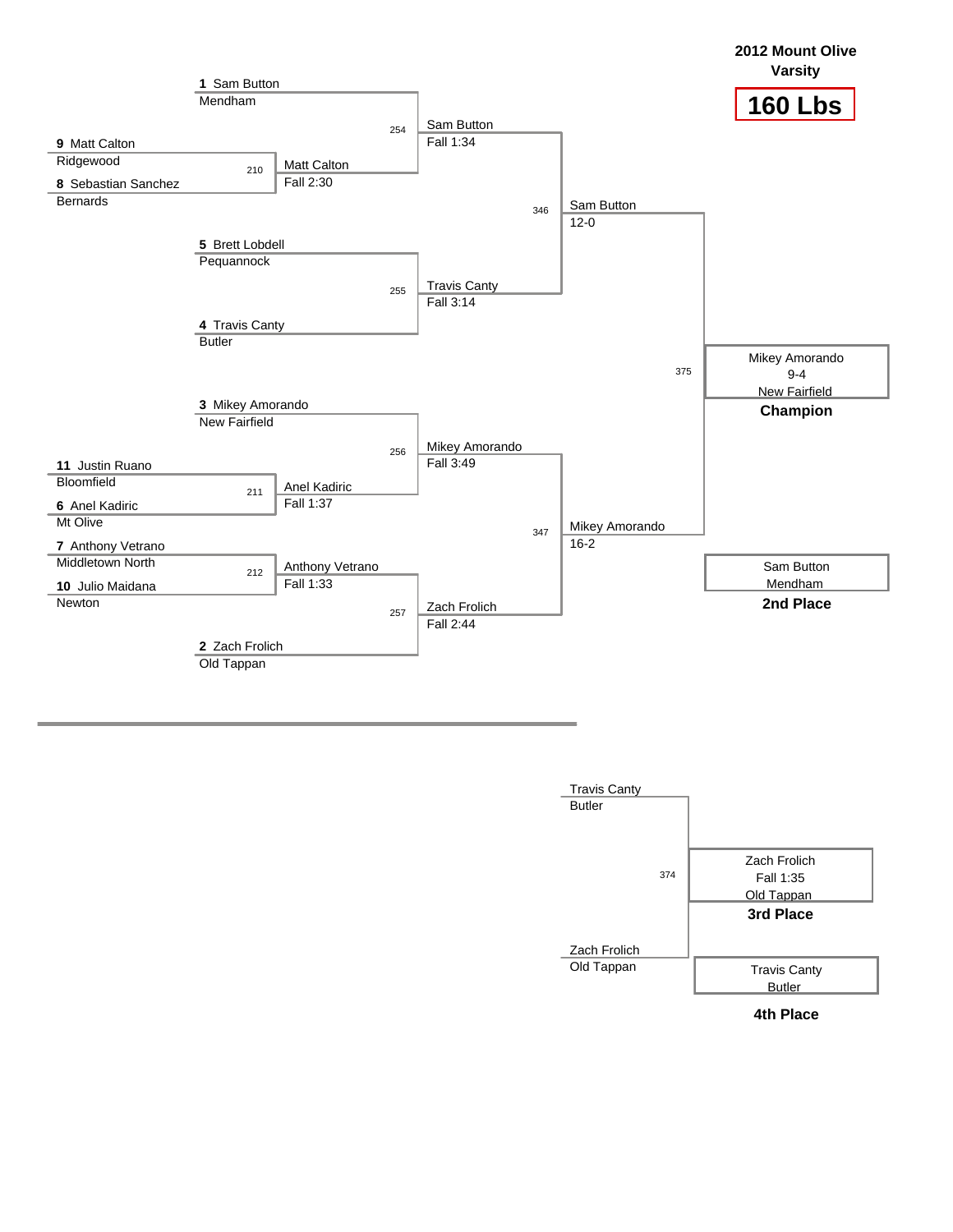

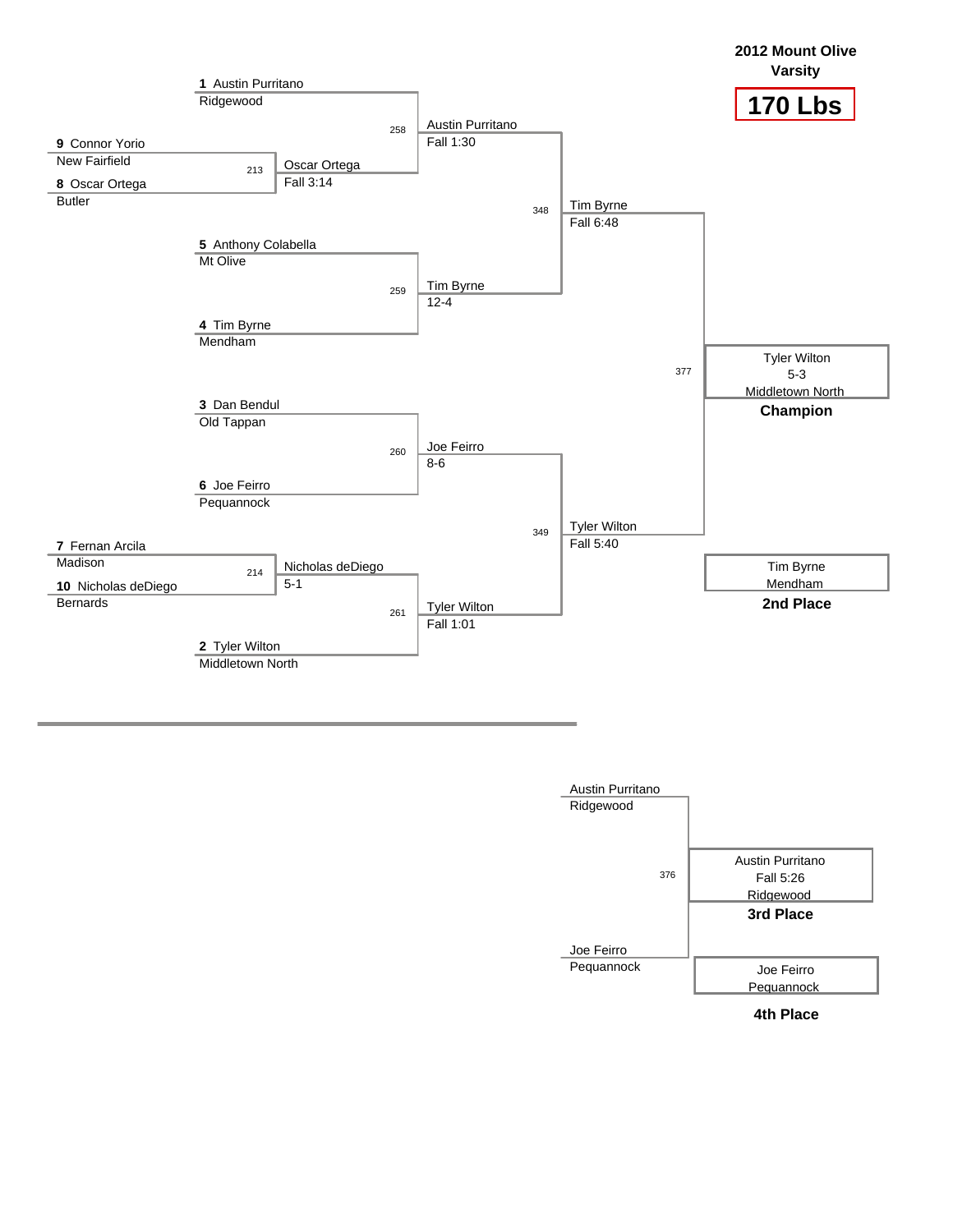

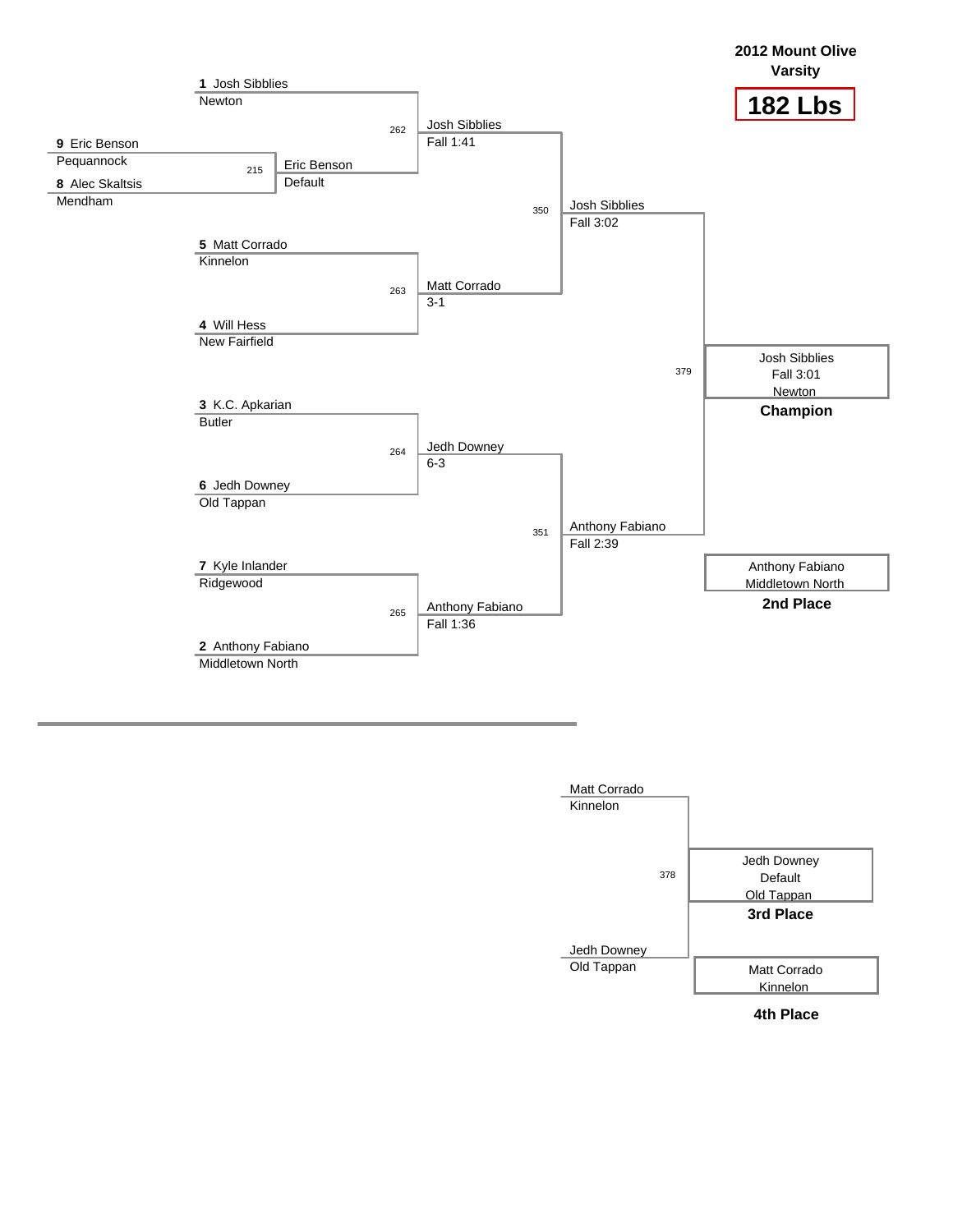

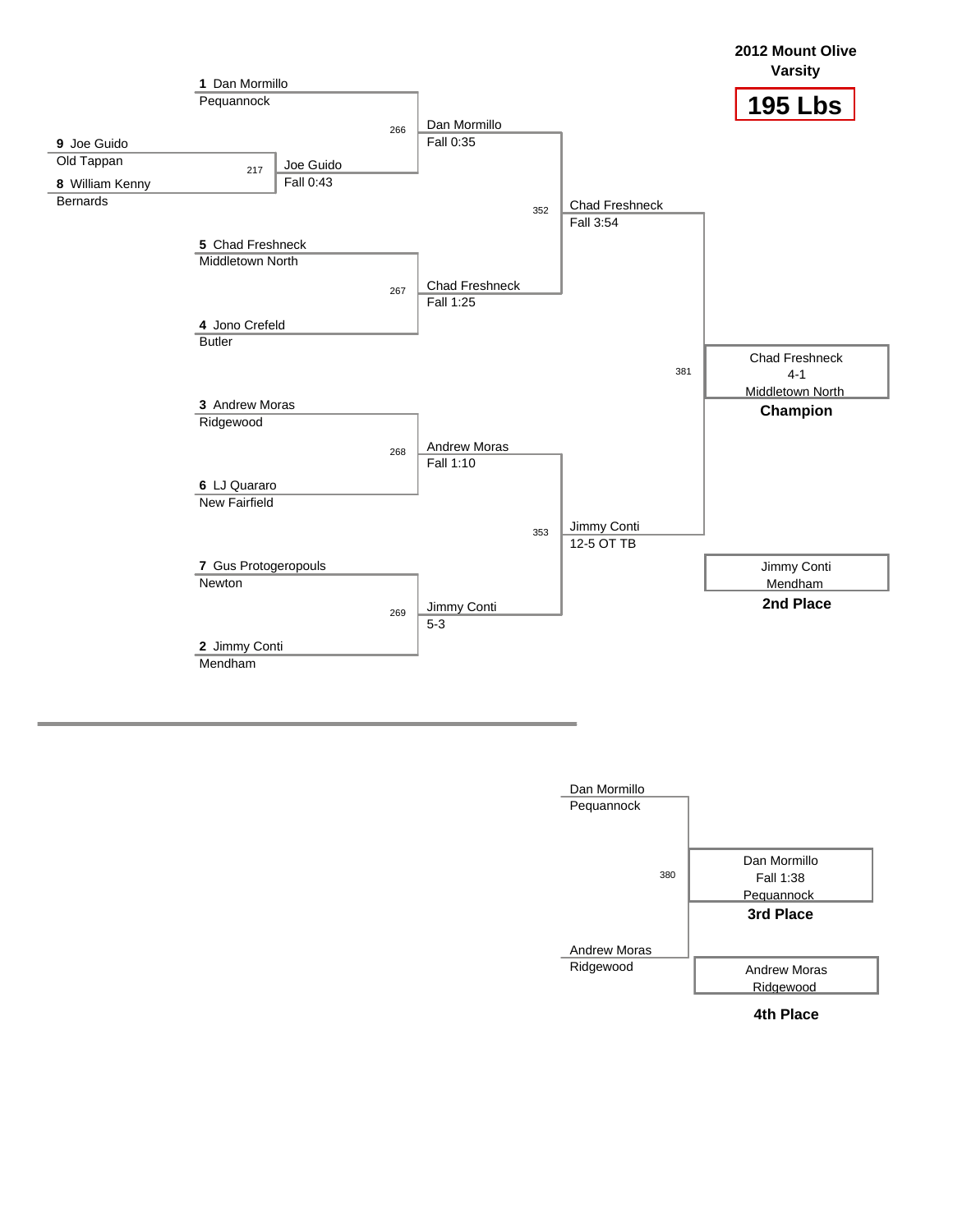

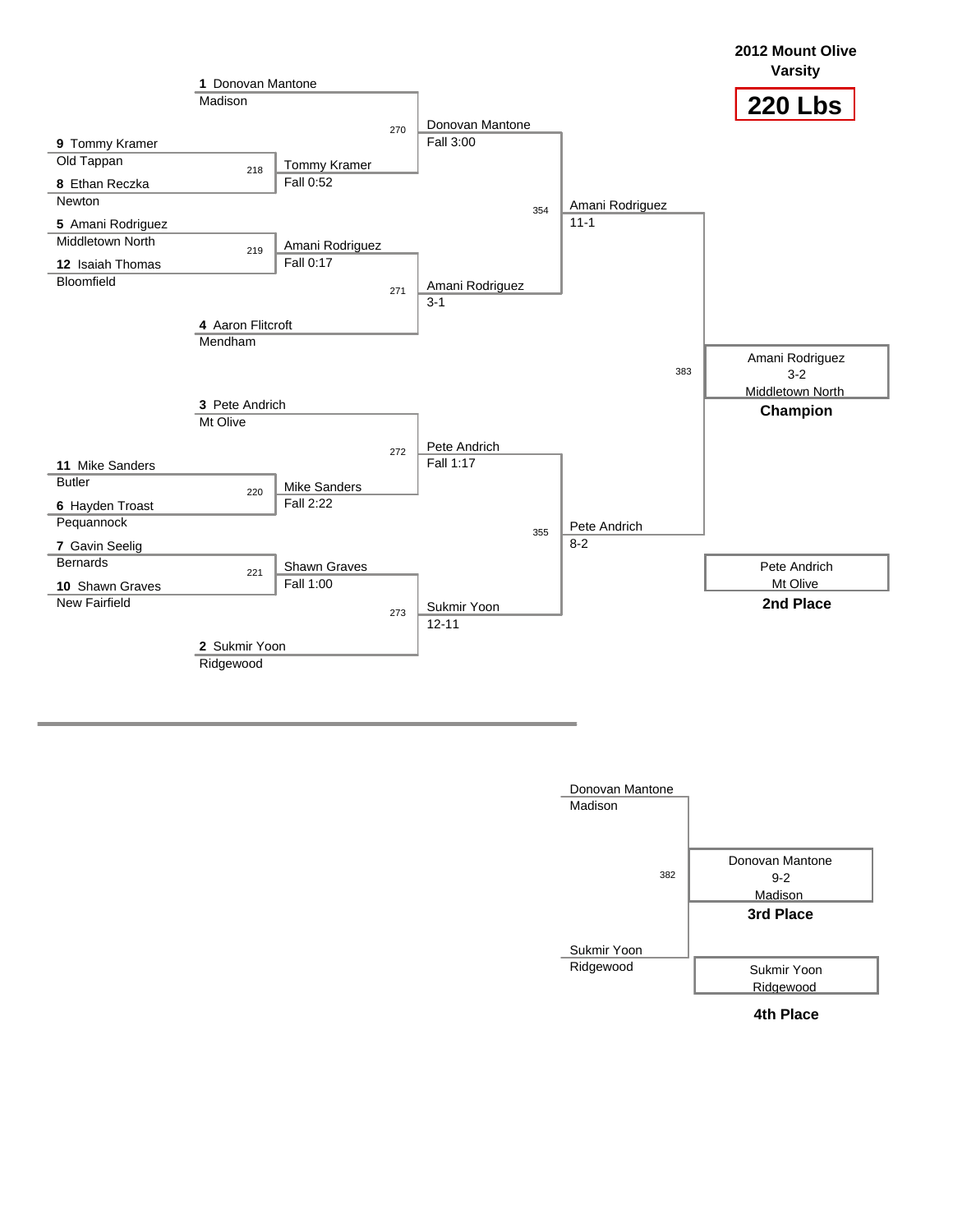| 1 Jake Kruger         |                            |               |     | 2012 Mount Olive<br><b>Varsity</b> |
|-----------------------|----------------------------|---------------|-----|------------------------------------|
| Old Tappan            | Jake Kruger                |               |     |                                    |
| 274                   | Fall 1:31                  |               |     | <b>285 Lbs</b>                     |
| 8 Chris Tolentino     |                            |               |     |                                    |
| <b>Butler</b>         |                            | Jake Kruger   |     |                                    |
|                       | 356                        | Fall 2:25     |     |                                    |
| 5 James Russo         |                            |               |     |                                    |
| Madison               |                            |               |     |                                    |
| 275                   | James Russo                |               |     |                                    |
| 4 Brandon Alemany     | Fall 4:25                  |               |     |                                    |
| Newton                |                            |               |     | Jake Kruger                        |
|                       |                            |               | 385 | Fall 4:53                          |
| 3 Michael Antosiewicz |                            |               |     | Old Tappan                         |
| Ridgewood             |                            |               |     | Champion                           |
| 276                   | <b>Michael Antosiewicz</b> |               |     |                                    |
| 6 Tom Desantis        | Fall 0:28                  |               |     |                                    |
| New Fairfield         |                            |               |     |                                    |
|                       | 357                        | John Martinez |     |                                    |
| 7 Matt Fox            |                            | Fall 1:27     |     |                                    |
| Mendham               |                            |               |     | John Martinez                      |
| 277                   | John Martinez              |               |     | Mt Olive                           |
| 2 John Martinez       | Fall 2:40                  |               |     | 2nd Place                          |
| Mt Olive              |                            |               |     |                                    |
|                       |                            |               |     |                                    |

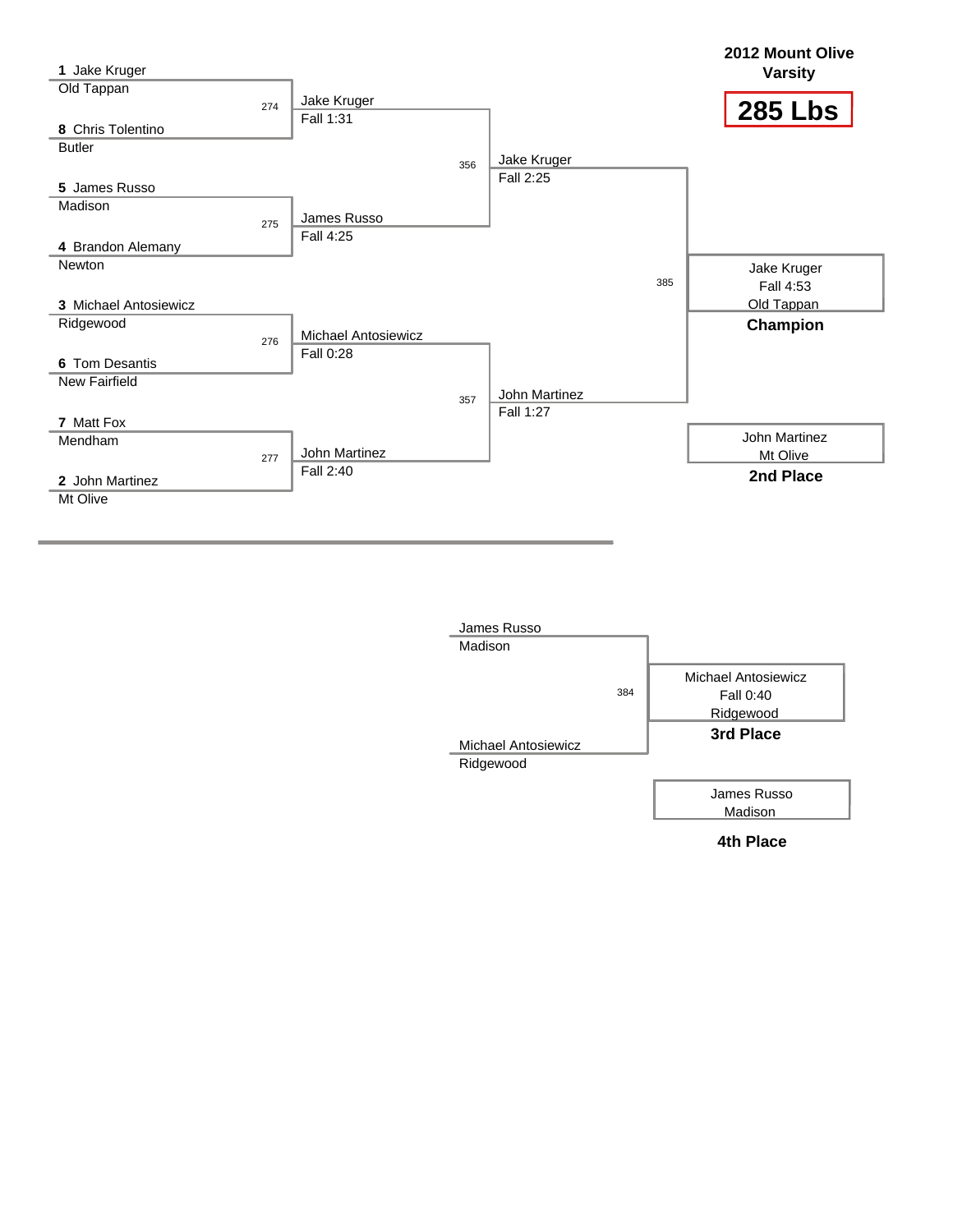| <b>Division</b>                     | Weight FirstName LastName |                           | School                     |                  | <b>SECOND BOUT NUMBER</b> |
|-------------------------------------|---------------------------|---------------------------|----------------------------|------------------|---------------------------|
| 2012 Mt Olive Marauder Invitational | 106 Eddie                 | Walz                      | Middletown North Fall 0:49 |                  |                           |
| 2012 Mt Olive Marauder Invitational | 106 Andrew                | Verdiramo                 | Mendham                    |                  | 278                       |
| 2012 Mt Olive Marauder Invitational | 106 Nicolas               | Liccardi                  | <b>Bernards</b>            |                  |                           |
| 2012 Mt Olive Marauder Invitational | 106 Alec                  | Ospal                     | <b>New Fairfield</b>       | <b>Fall 0:15</b> | 279                       |
| 2012 Mt Olive Marauder Invitational | 113 Gonzolo               | Cavero                    | Pequannock                 | Fall 1:23        |                           |
| 2012 Mt Olive Marauder Invitational | <b>113 Sam</b>            | Pico                      | <b>Bloomfield</b>          |                  | 280                       |
| 2012 Mt Olive Marauder Invitational | 113 Chris                 | Schlegel                  | Mendham                    | Fall 0:51        |                           |
| 2012 Mt Olive Marauder Invitational | 113 Alan                  | Anagnostos                | <b>Mt Olive</b>            |                  | 281                       |
| 2012 Mt Olive Marauder Invitational | 120 Matt                  | Silva                     | Mt Olive                   | Fall 2:16        |                           |
| 2012 Mt Olive Marauder Invitational | 120 Drew                  | <b>Dascoli</b>            | <b>Madison</b>             |                  | 282                       |
| 2012 Mt Olive Marauder Invitational | 120 Mike                  | Aktas                     | Bloomfield                 |                  |                           |
| 2012 Mt Olive Marauder Invitational | 120 Taylor                | Shay                      | <b>New Fairfield</b>       | <b>Fall 1:03</b> | 283                       |
| 2012 Mt Olive Marauder Invitational | 126 Harrison              | Mauer                     | Mendham                    |                  |                           |
| 2012 Mt Olive Marauder Invitational | <b>126 Jay</b>            | <b>Tindall</b>            | Pequannock                 | <b>Fall 1:15</b> | 284                       |
| 2012 Mt Olive Marauder Invitational | 126 Chris                 | Palmieri                  | <b>Bloomfield</b>          | Fall 1:01        |                           |
| 2012 Mt Olive Marauder Invitational | 126 Jack                  | <b>Marcus</b>             | <b>New Fairfield</b>       |                  | 285                       |
| 2012 Mt Olive Marauder Invitational | 132 Matt                  | Oden                      | Middletown North           |                  |                           |
| 2012 Mt Olive Marauder Invitational | 132 Jason                 | <b>VanDerGroef Newton</b> |                            | Maj Dec 15-4     | 286                       |
| 2012 Mt Olive Marauder Invitational | 132 Stephan               | Cole                      | Mendham                    |                  |                           |
| 2012 Mt Olive Marauder Invitational | 132 Danny                 | Amorando                  | <b>New Fairfield</b>       | <b>Fall 4:08</b> | 287                       |
| 2012 Mt Olive Marauder Invitational | 138 Tyler                 | Cerlich                   | New Fairfield              |                  |                           |
| 2012 Mt Olive Marauder Invitational | 138 Tyler                 | Annunziata                | Old Tappan                 | Dec. 8-5         | 288                       |
| 2012 Mt Olive Marauder Invitational | 138 Brian                 | Zakrzewski                | Newton                     |                  |                           |
|                                     |                           |                           |                            |                  | 289                       |
| 2012 Mt Olive Marauder Invitational | 138 Billy                 | <b>Sklanaonous Butler</b> |                            | <b>Fall 1:31</b> |                           |
| 2012 Mt Olive Marauder Invitational | 145 Tyler                 | <b>Burlinson</b>          | New Fairfield              | Fall 0:50        | 290                       |
| 2012 Mt Olive Marauder Invitational | 145 Robert                | Reese                     | <b>Newton</b>              |                  |                           |
| 2012 Mt Olive Marauder Invitational | 145 Walter                | Atencio                   | Mendham                    | Fall 1:36        | 291                       |
| 2012 Mt Olive Marauder Invitational | 145 Zach                  | <b>Evans</b>              | <b>Madison</b>             |                  |                           |
| 2012 Mt Olive Marauder Invitational | 152 Phil                  | Schlegel                  | Mendham                    | Dec. 5-4         | 292                       |
| 2012 Mt Olive Marauder Invitational | 152 Fred                  | Svenson                   | <b>Middletown North</b>    |                  |                           |
| 2012 Mt Olive Marauder Invitational | 152 Aaron                 | Martinez                  | Ridgewood                  | Dec. 9-3         | 293                       |
| 2012 Mt Olive Marauder Invitational | 152 Jostel                | Calderone                 | <b>Bernards</b>            |                  |                           |
| 2012 Mt Olive Marauder Invitational | 160 Sebastian             | Sanchez                   | <b>Bernards</b>            |                  | 294                       |
| 2012 Mt Olive Marauder Invitational | 160 Brett                 | Lobdell                   | <b>Pequannock</b>          | <b>Fall 0:48</b> |                           |
| 2012 Mt Olive Marauder Invitational | 160 Justin                | Ruano                     | Bloomfield                 | Dec. 11-6        | 295                       |
| 2012 Mt Olive Marauder Invitational | 160 Julio                 | <b>Maidana</b>            | <b>Newton</b>              |                  |                           |
| 2012 Mt Olive Marauder Invitational | 170 Connor                | Yorio                     | New Fairfield              |                  | 296                       |
| 2012 Mt Olive Marauder Invitational | 170 Anthony               | Colabella                 | <b>Mt Olive</b>            | <b>Fall 1:31</b> |                           |
| 2012 Mt Olive Marauder Invitational | 170 Dan                   | Bendul                    | Old Tappan                 | Fall 0:33        | 297                       |
| 2012 Mt Olive Marauder Invitational | 170 Fernan                | <b>Arcila</b>             | <b>Madison</b>             |                  |                           |
| 2012 Mt Olive Marauder Invitational | 182 KC                    | Apkarian                  | <b>Butler</b>              |                  |                           |
| 2012 Mt Olive Marauder Invitational | <b>182 Will</b>           | <b>Hess</b>               | <b>New Fairfield</b>       | Dec. 7-1         | 185A                      |
| 2012 Mt Olive Marauder Invitational | 195 William               | Kenny                     | <b>Bernards</b>            |                  |                           |
| 2012 Mt Olive Marauder Invitational | 195 Jono                  | <b>Crefeld</b>            | <b>Butler</b>              | Fall 1:45        | 300                       |
| 2012 Mt Olive Marauder Invitational | 195 LJ                    | Quararo                   | <b>New Fairfield</b>       |                  |                           |
| 2012 Mt Olive Marauder Invitational | <b>195 Gus</b>            | Protogeropou Newton       |                            | <b>Fall 1:09</b> | 301                       |
| 2012 Mt Olive Marauder Invitational | 220 Ethan                 | Reczka                    | Newton                     |                  |                           |
| 2012 Mt Olive Marauder Invitational | 220 Aaron                 | <b>Flitcroft</b>          | Mendham                    | Dec. 9-2         | 302                       |
| 2012 Mt Olive Marauder Invitational | 220 Hayden                | Troast                    | Pequannock                 |                  |                           |
| 2012 Mt Olive Marauder Invitational | 220 Gavin                 | <b>Seelig</b>             | <b>Bernards</b>            | <b>Fall 2:25</b> | 303                       |
| 2012 Mt Olive Marauder Invitational | 285 Chris                 | Tolentino                 | <b>Butler</b>              |                  | 201                       |

| <b>12012 Mt Olive Marauder Invitational</b> | 285 Chris       | Tolentino  | <b>Butler</b>     |                  | 304 |
|---------------------------------------------|-----------------|------------|-------------------|------------------|-----|
| <b>2012 Mt Olive Marauder Invitational</b>  | 285 Brandon     | Alemany    | <b>Newton</b>     | Dec. 5-2         |     |
| 2012 Mt Olive Marauder Invitational         | 285 Tom         | Desantis   | New Fairfield     |                  | 305 |
| <b>2012 Mt Olive Marauder Invitational</b>  | <b>285 Matt</b> | <b>Fox</b> | Mendham           | <b>Fall 0:33</b> |     |
| 12012 Mt Olive Marauder Invitational        | 126 Mike        | Rosalia    | <b>Butler</b>     |                  | 310 |
| <b>2012 Mt Olive Marauder Invitational</b>  | 126 Chris       | Palmieri   | <b>Bloomfield</b> | <b>Fall 2:48</b> |     |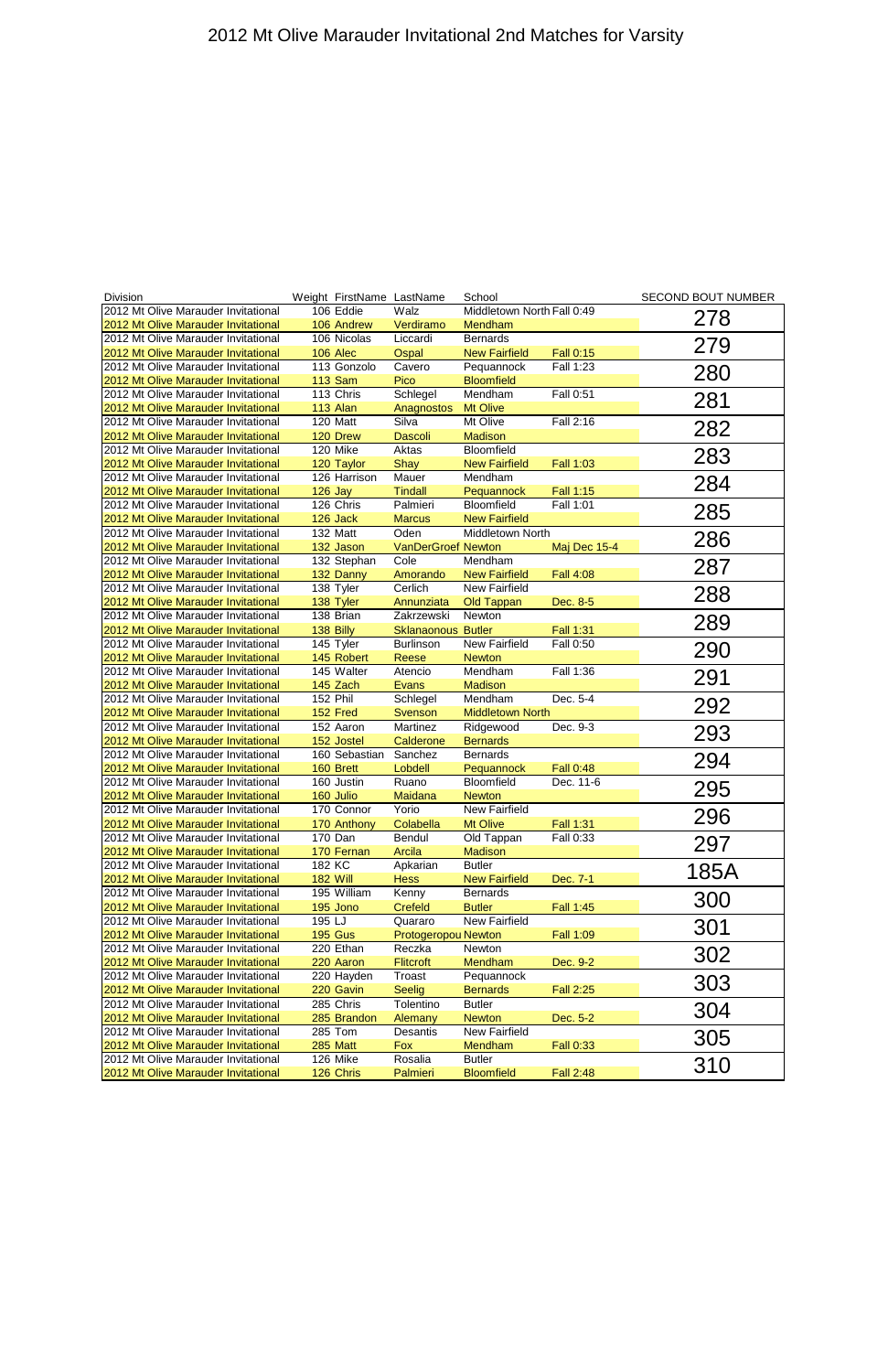| Plc            | <b>Points</b> | <b>Team</b>      | <b>CH</b> | CO                       |
|----------------|---------------|------------------|-----------|--------------------------|
| 1              | 86            | Kinnelon         | ÷,        | $\overline{a}$           |
| $\mathbf{1}$   | 86            | Mount Olive      | -         | $\overline{\phantom{m}}$ |
| 3              | 68            | Ridgewood        | -         | $\overline{\phantom{m}}$ |
| $\overline{4}$ | 67            | Middletown North | -         | $\overline{a}$           |
| 5              | 62            | Mendham          | ÷,        | $\frac{1}{2}$            |
| 6              | 48            | New Fairfield    | -         | $\overline{\phantom{m}}$ |
| 7              | 45.5          | Old Tappan       | -         | ÷,                       |
| 8              | 43            | Madison          | -         | $\overline{a}$           |
| 9              | 37            | Bloomfield       | ÷,        | $\frac{1}{2}$            |
| 10             | 28            | <b>Butler</b>    | -         | $\overline{\phantom{m}}$ |
| 11             | 18            | Pequannock       | -         | $\overline{\phantom{m}}$ |
| 12             | 5             | Newton           | -         | $\overline{a}$           |
| 13             | $\pmb{4}$     | <b>Bernards</b>  | ÷         | $\overline{\phantom{0}}$ |
|                |               |                  |           |                          |
|                |               |                  |           |                          |
|                |               |                  |           |                          |
|                |               |                  |           |                          |
|                |               |                  |           |                          |
|                |               |                  |           |                          |
|                |               |                  |           |                          |
|                |               |                  |           |                          |
|                |               |                  |           |                          |
|                |               |                  |           |                          |
|                |               |                  |           |                          |
|                |               |                  |           |                          |
|                |               |                  |           |                          |
|                |               |                  |           |                          |
|                |               |                  |           |                          |
|                |               |                  |           |                          |
|                |               |                  |           |                          |
|                |               |                  |           |                          |
|                |               |                  |           |                          |

## **Team Scores** Junior Varsity @ Sat, 15 Dec 2012 15:42:52

Escape Sports, Inc. 2002-2010 www.escapesports.com page 1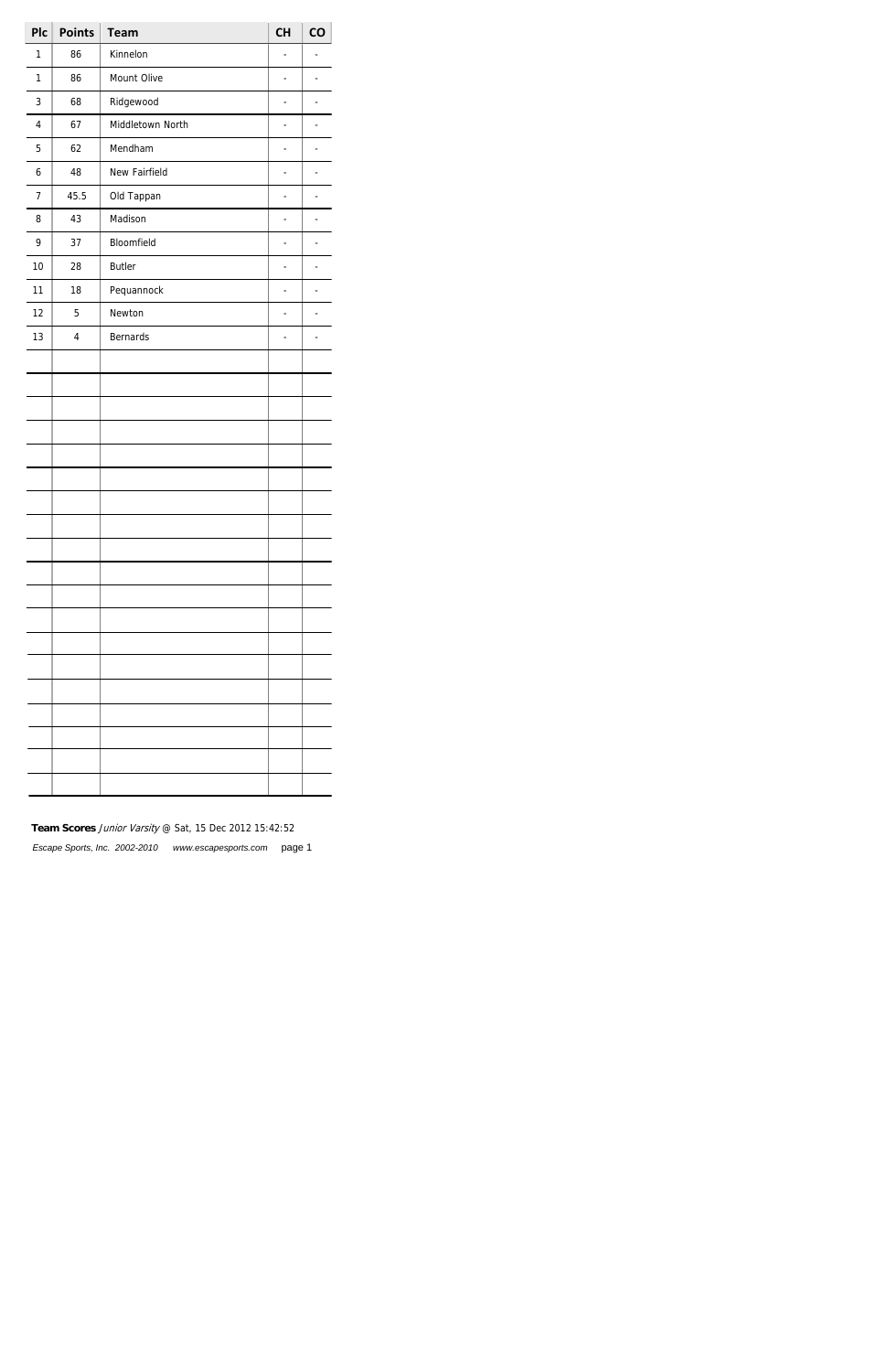



**4th Place**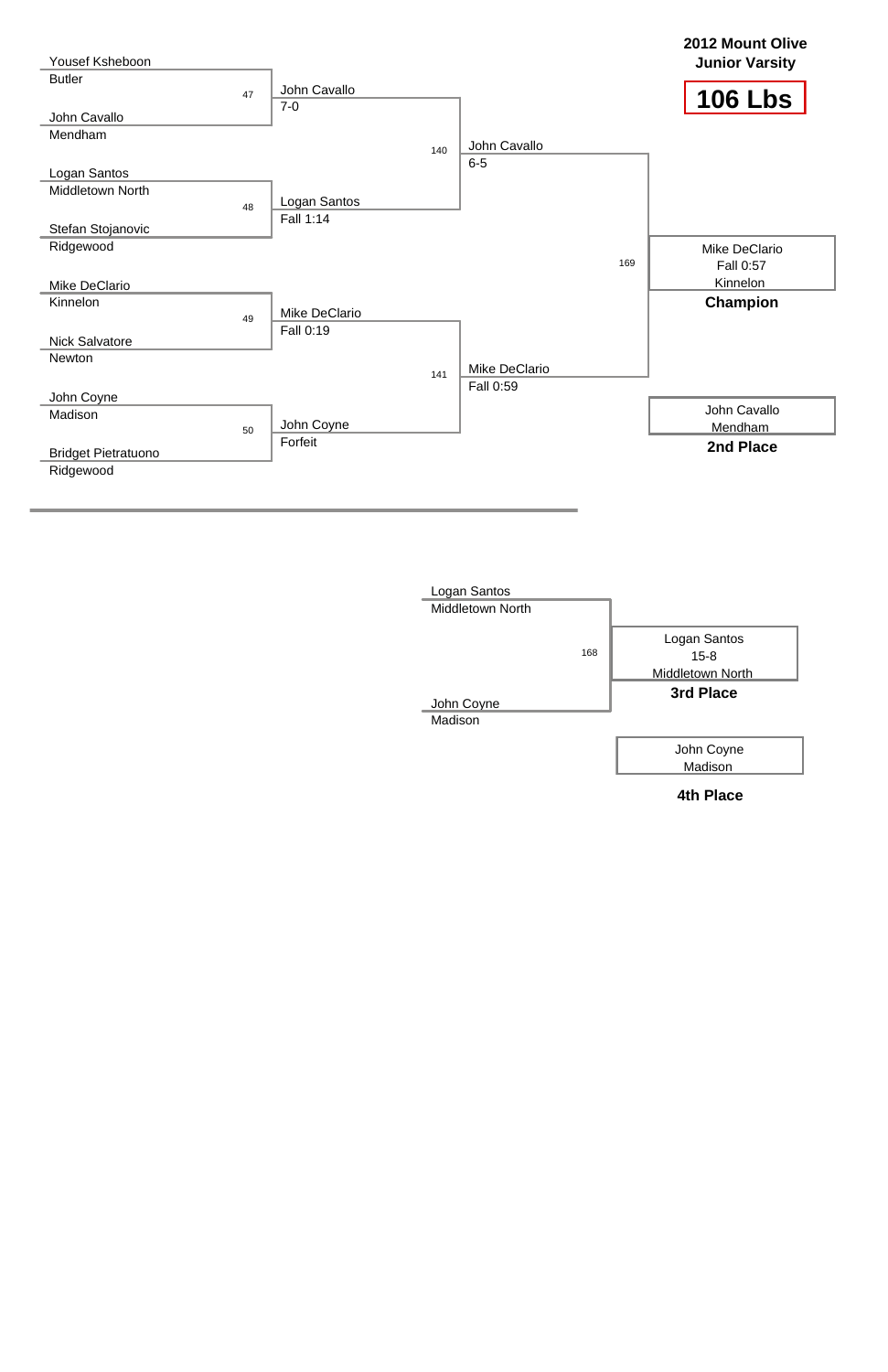

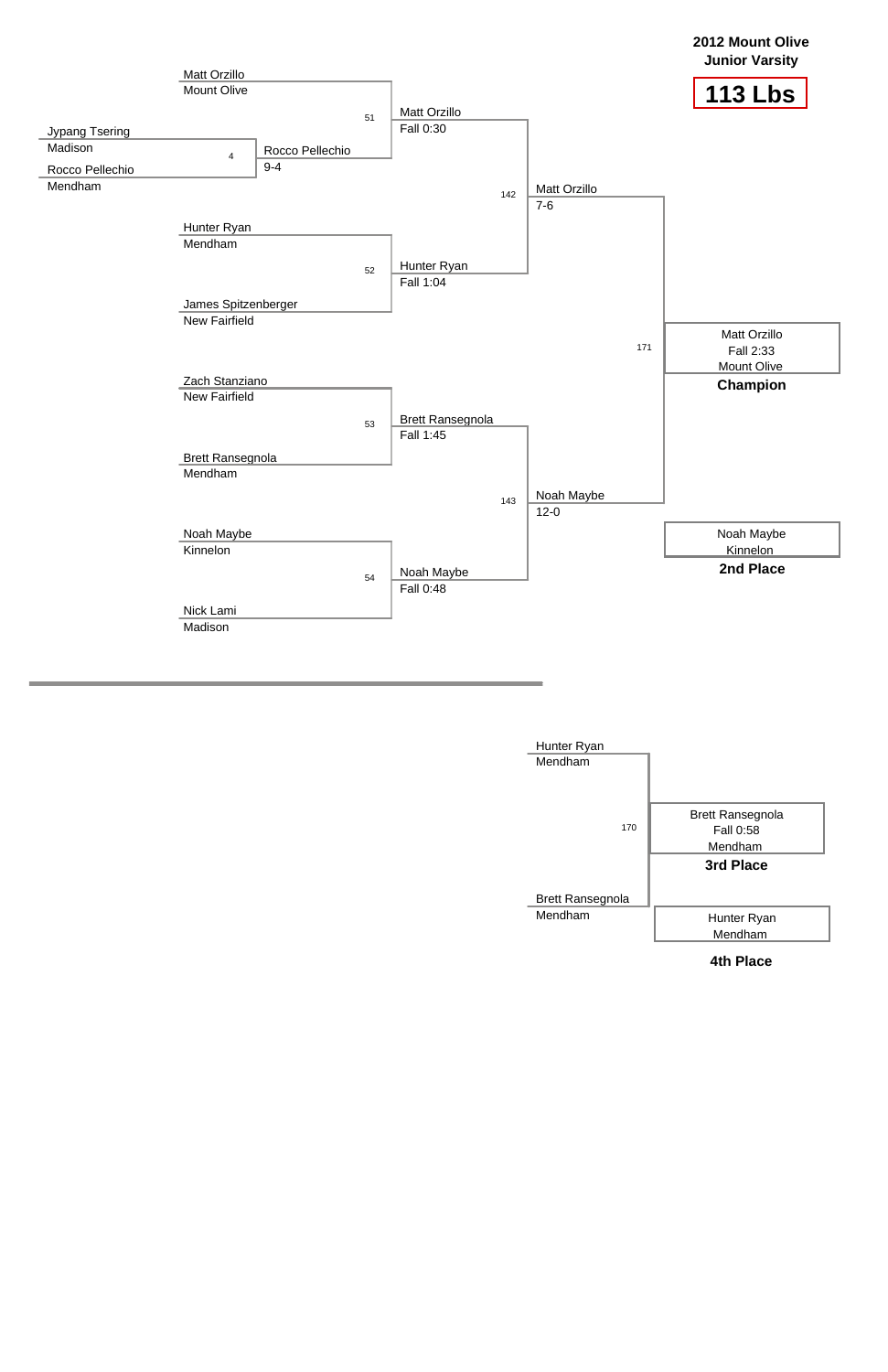

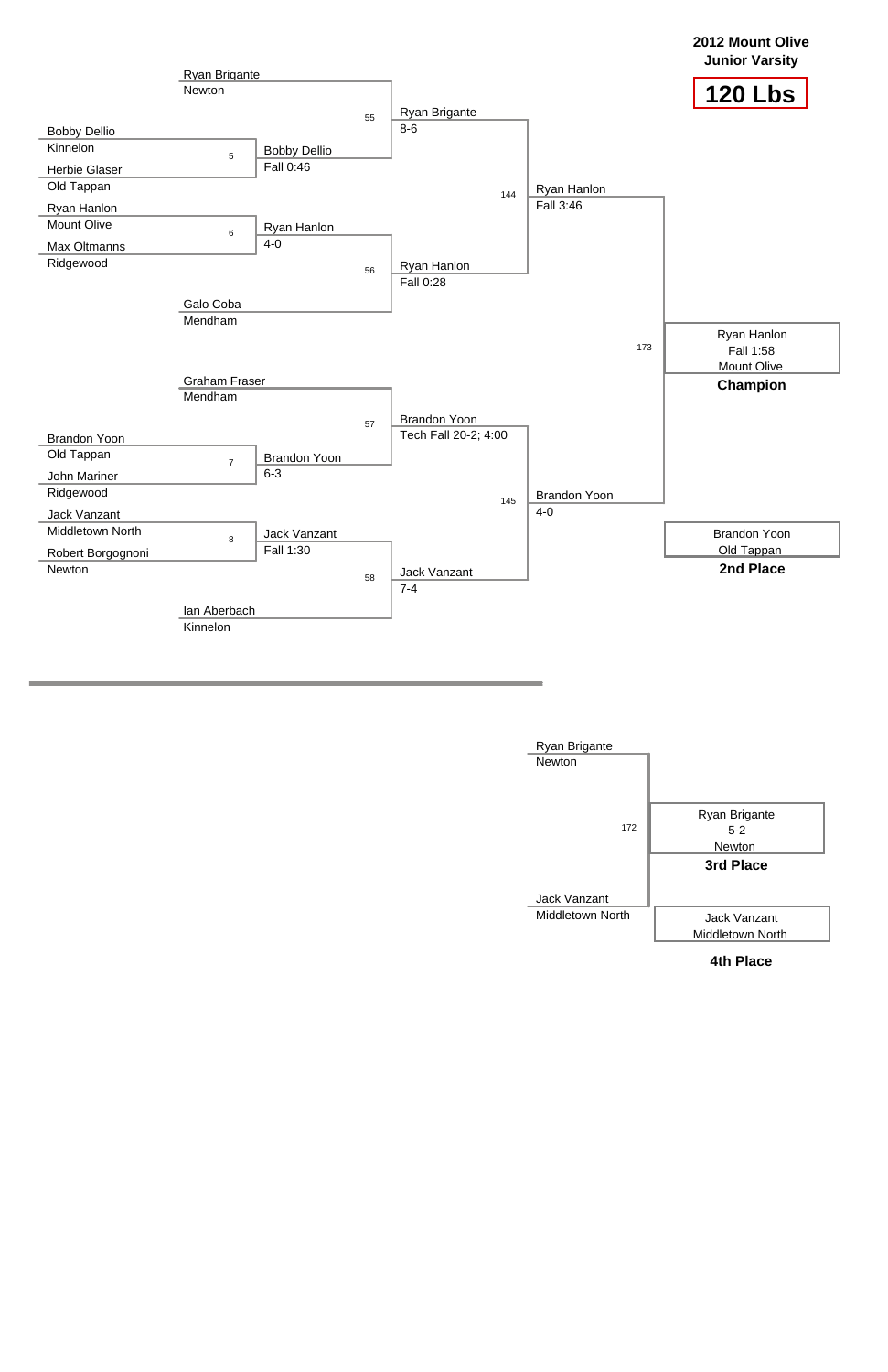

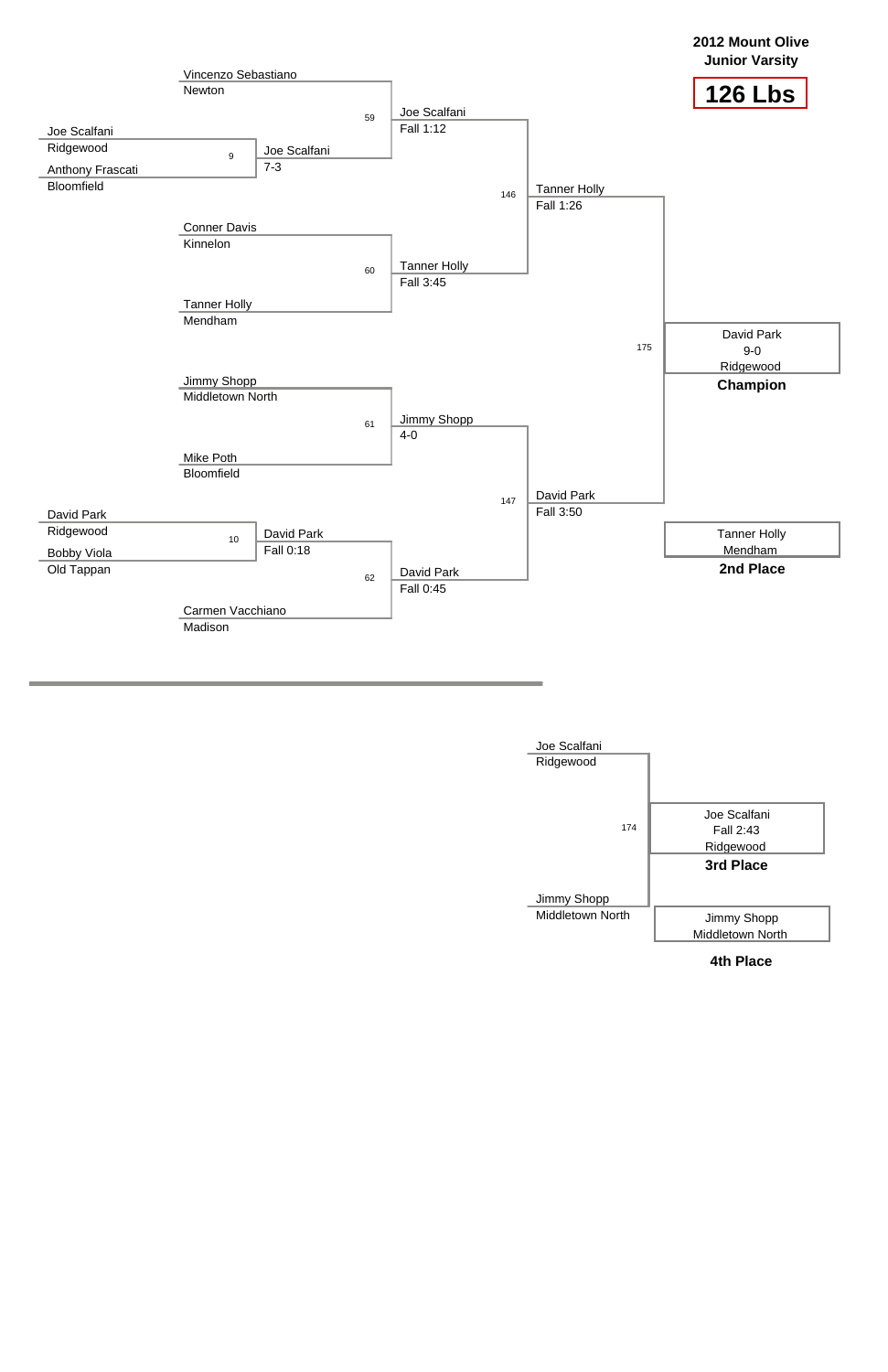**2012 Mount Olive Junior Varsity**



August Rosenberger

| Bloomfield                                  |                                                         |  |
|---------------------------------------------|---------------------------------------------------------|--|
| 176                                         | August Rosenberger<br>$14-3$<br>Bloomfield<br>3rd Place |  |
|                                             | Demetrius Redway<br>Middletown North                    |  |
| Demetrius Redway<br><b>Middletown North</b> | 4th Place                                               |  |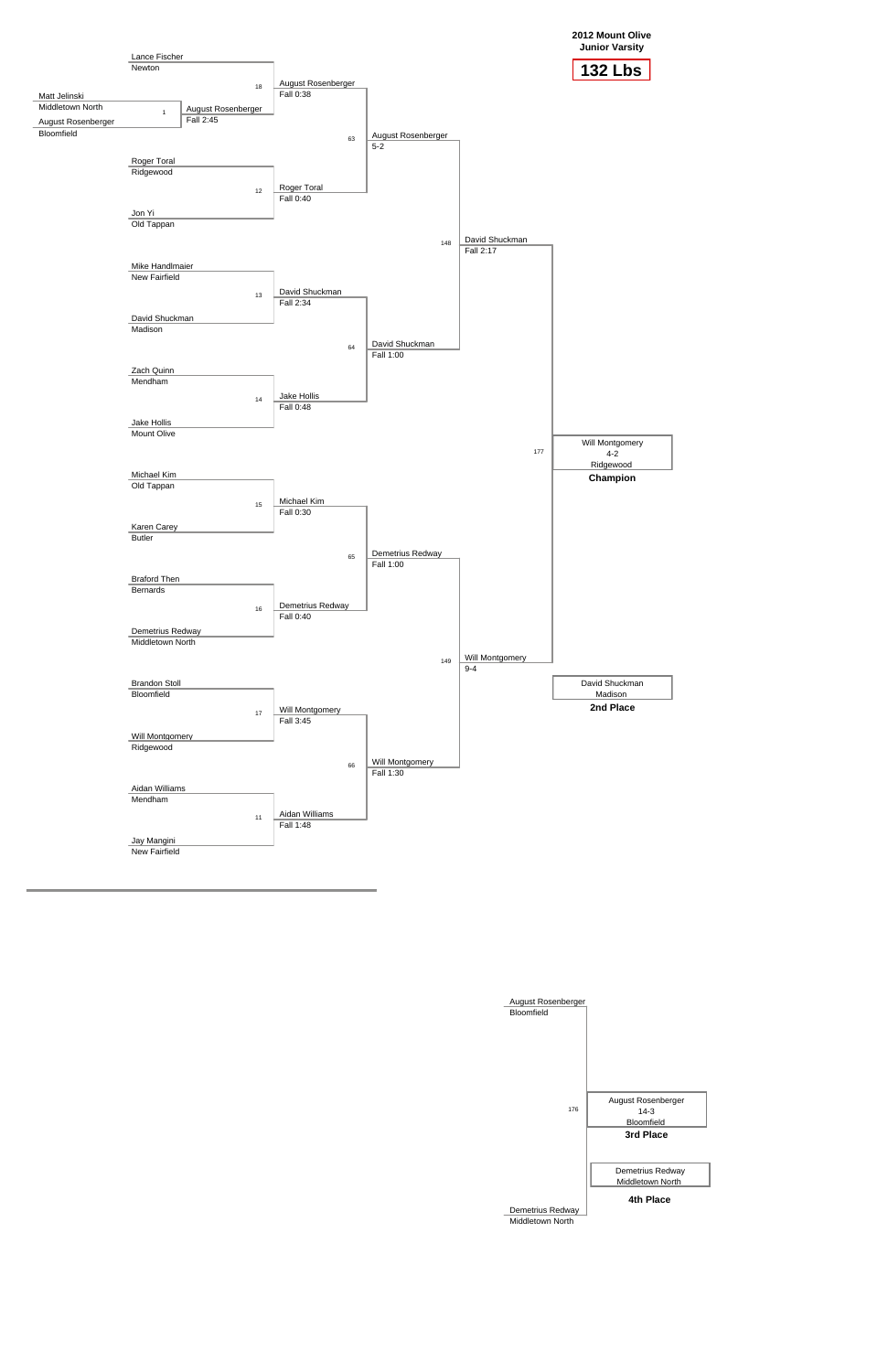

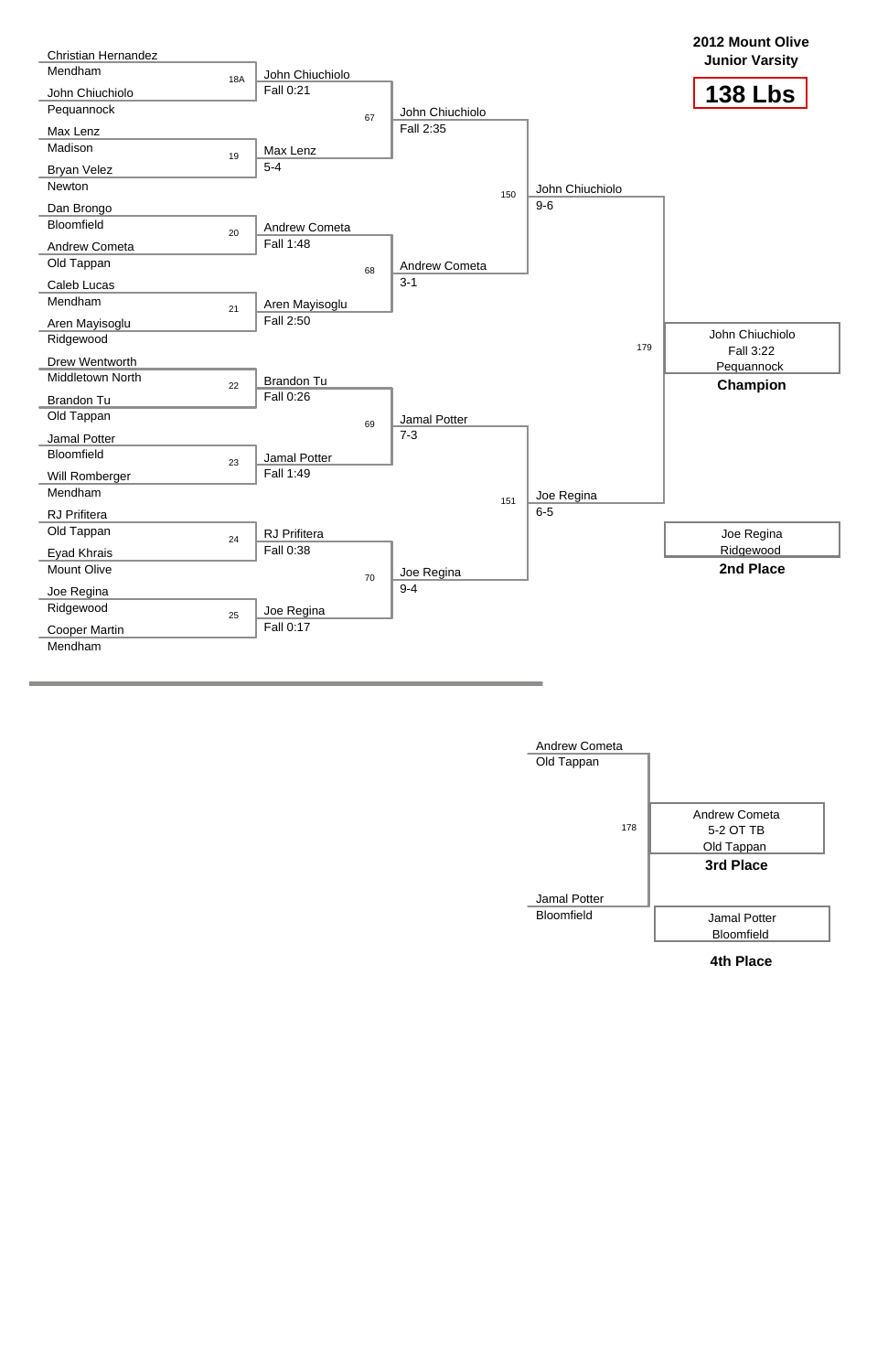



| <b>Robert Tarvin</b> |                                            |
|----------------------|--------------------------------------------|
| Ridgewood            |                                            |
| 180                  | <b>Robert Tarvin</b><br>$7-0$<br>Ridgewood |
|                      | 3rd Place                                  |
|                      | <b>Brian Ruane</b>                         |
|                      | Middletown North                           |
| <b>Brian Ruane</b>   | 4th Place                                  |
| Middletown North     |                                            |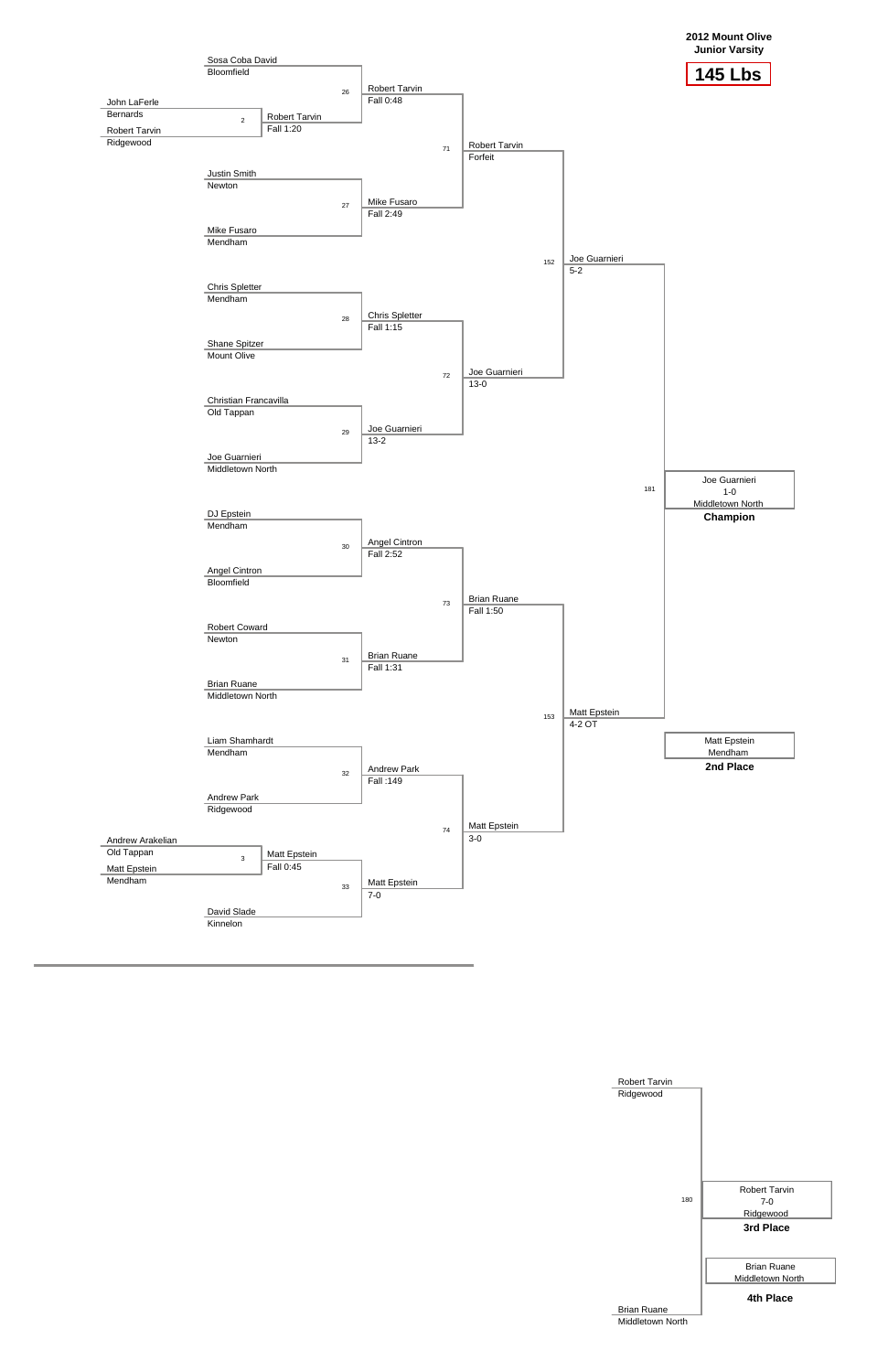

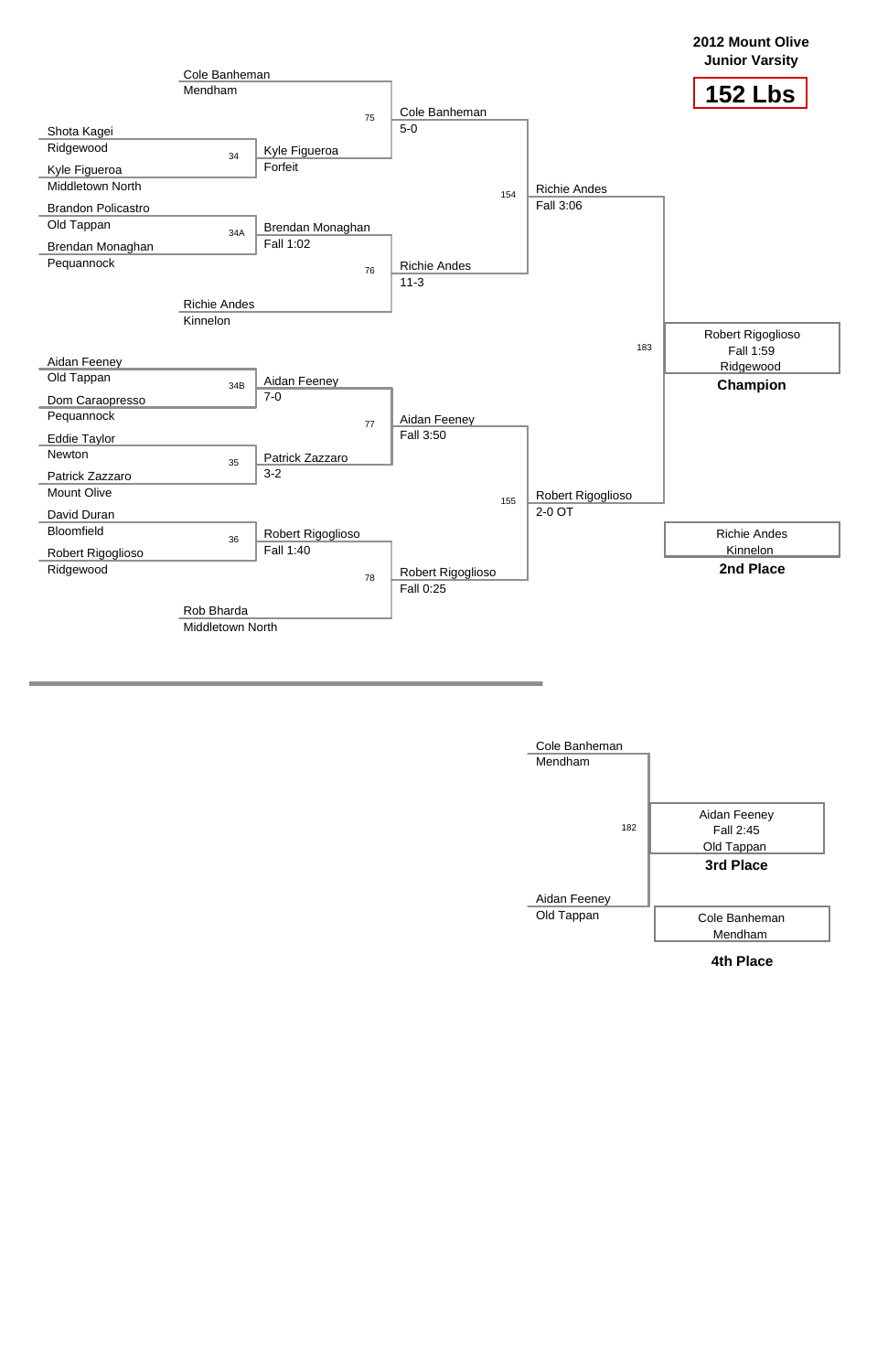

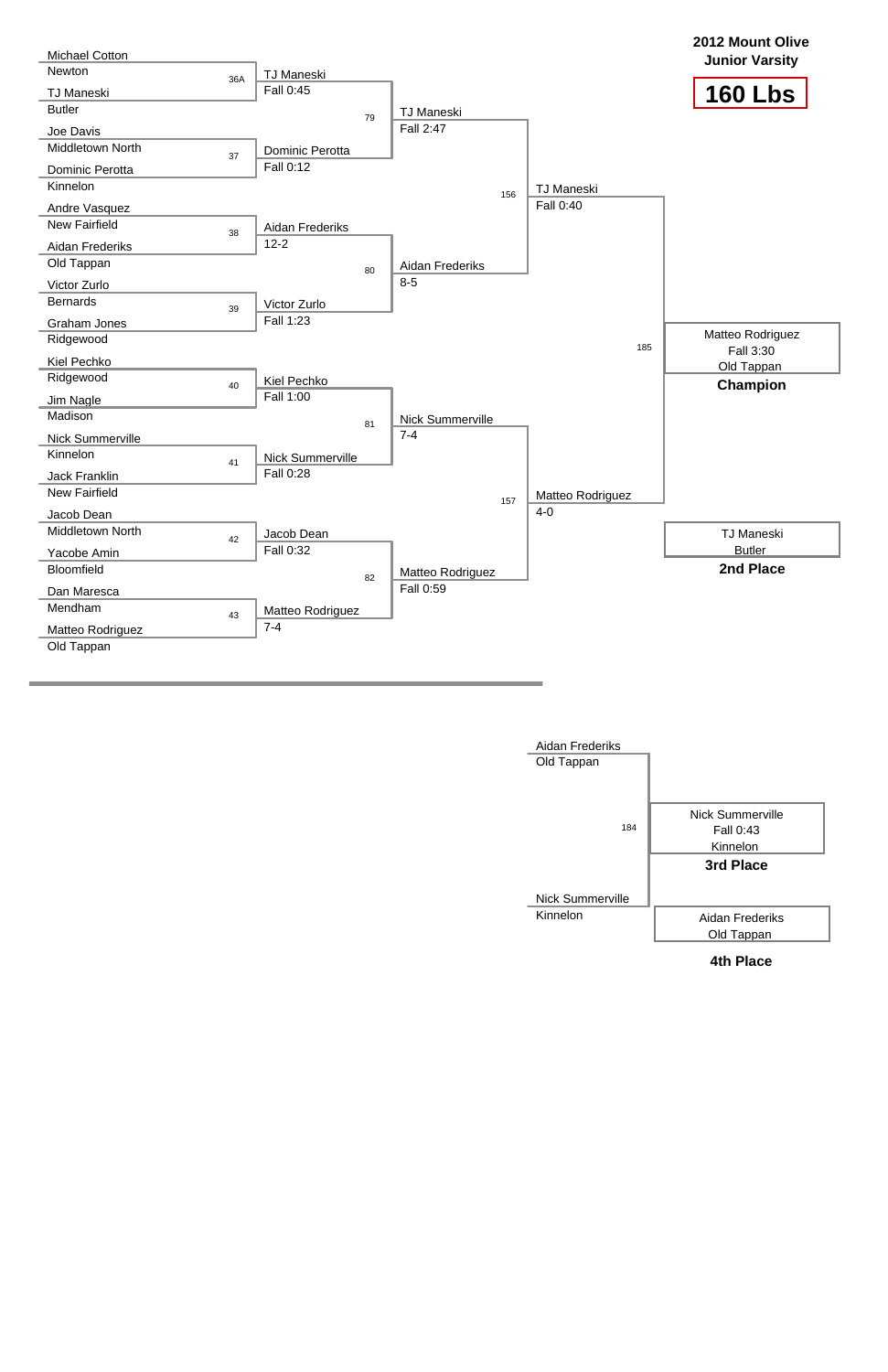

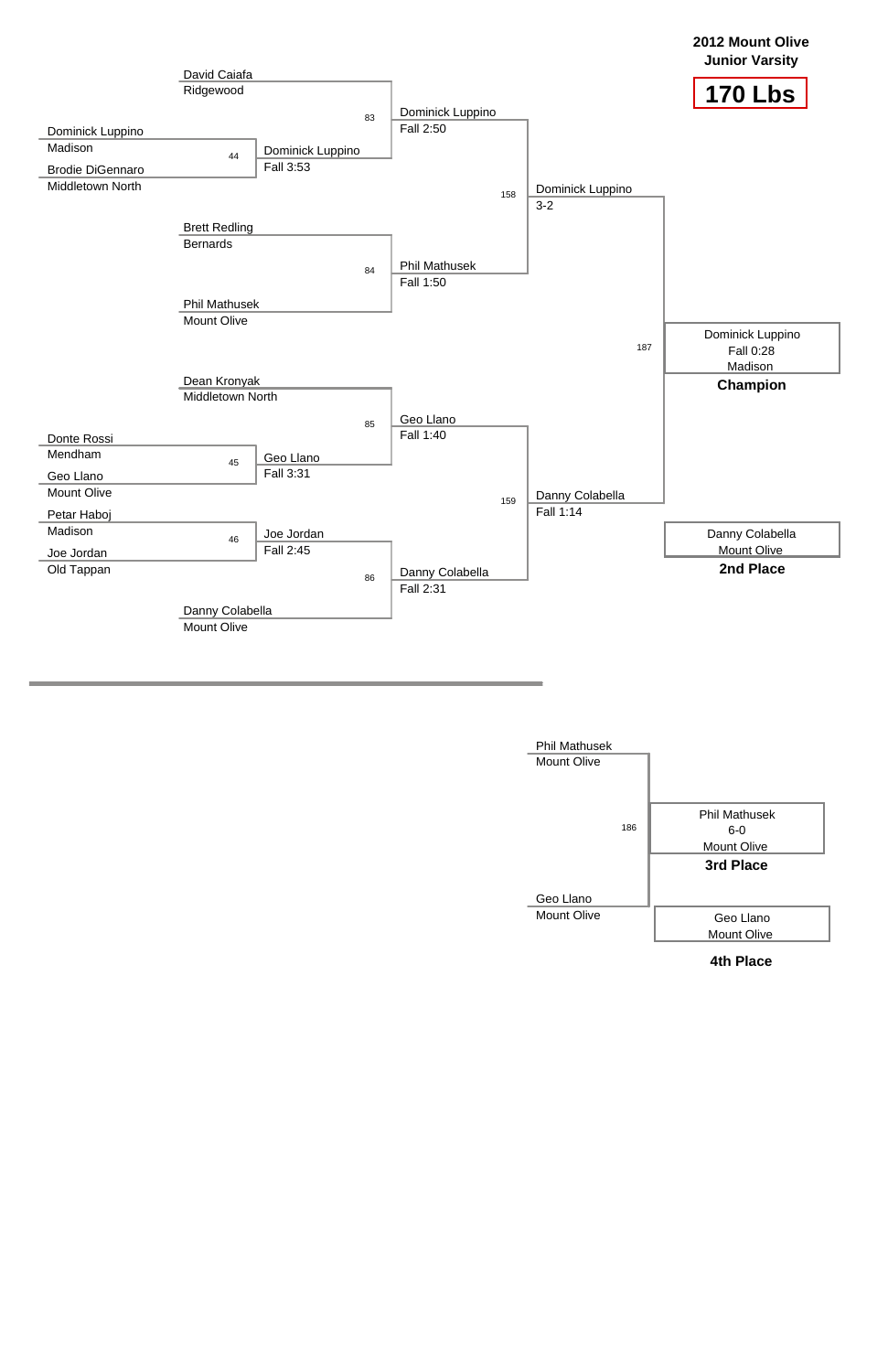

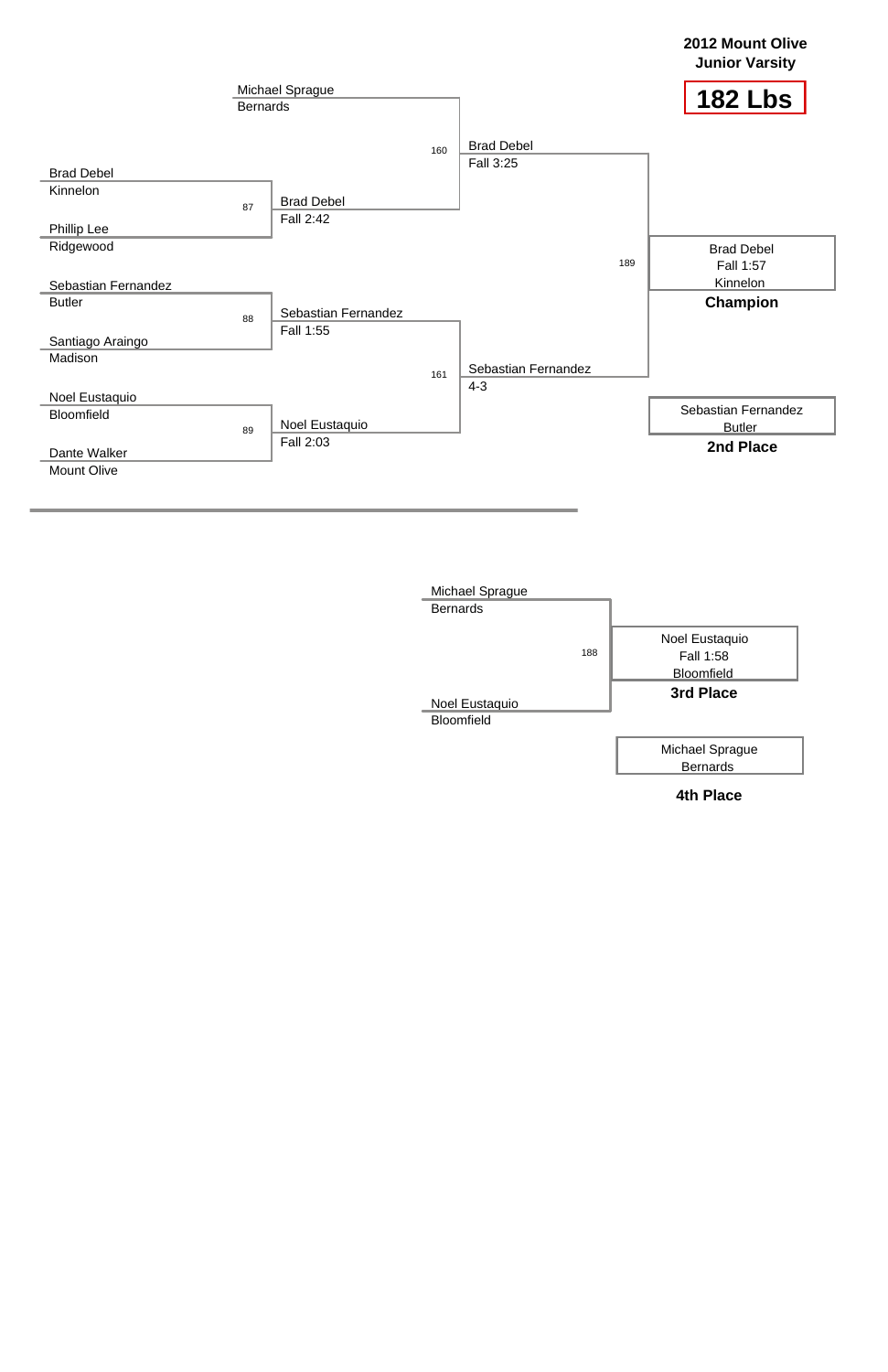



**4th Place**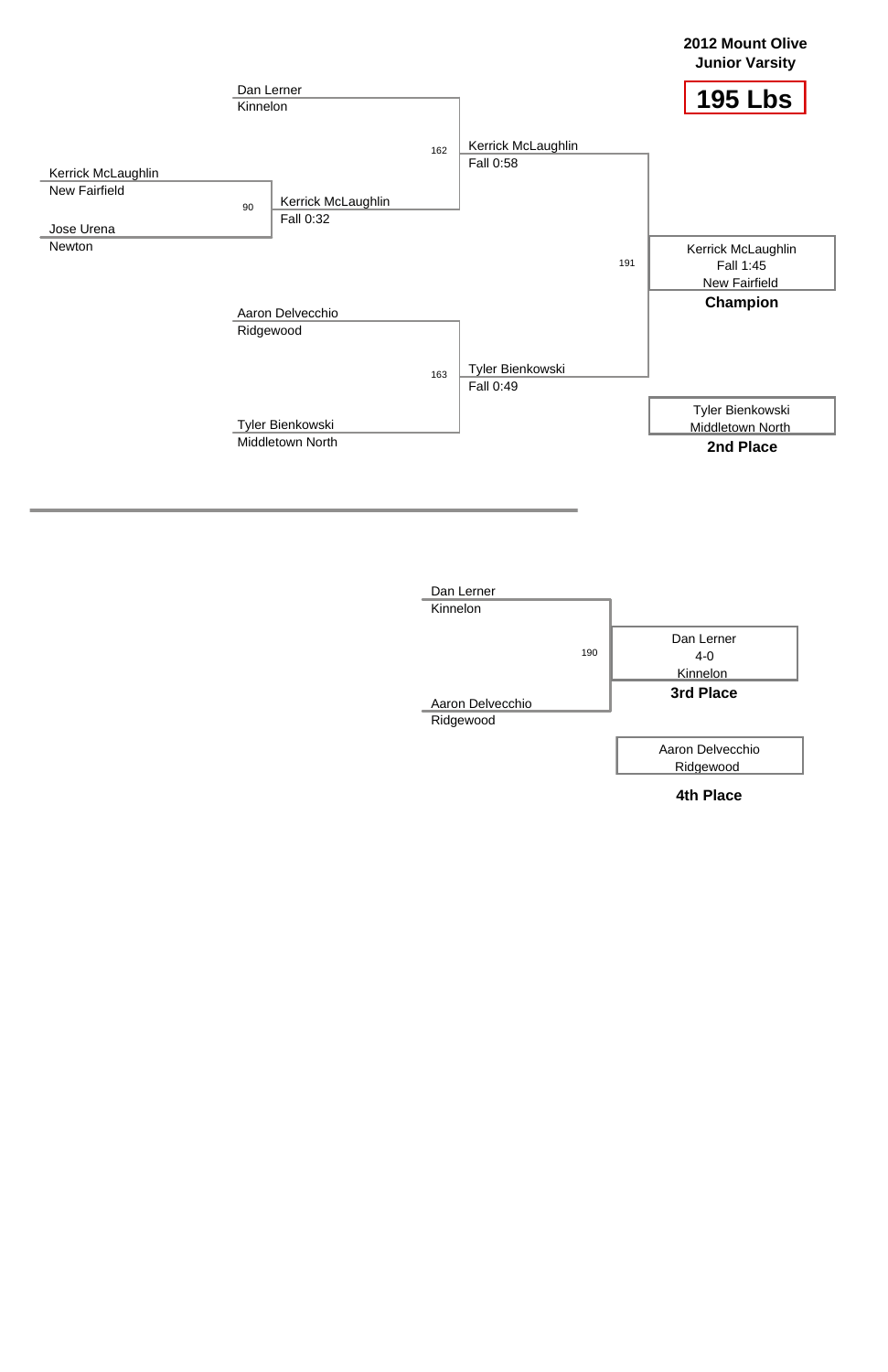



**4th Place**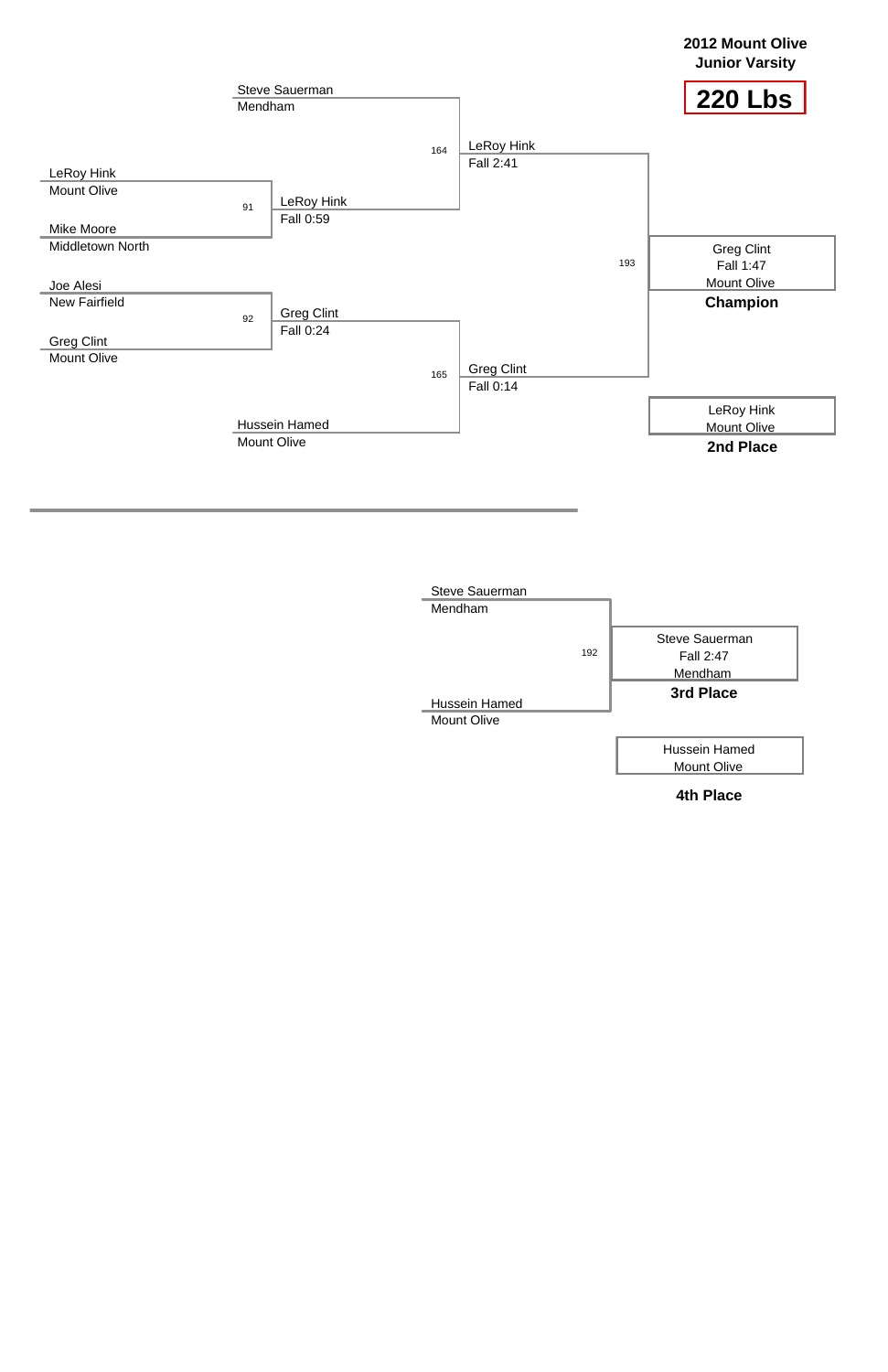



**4th Place**